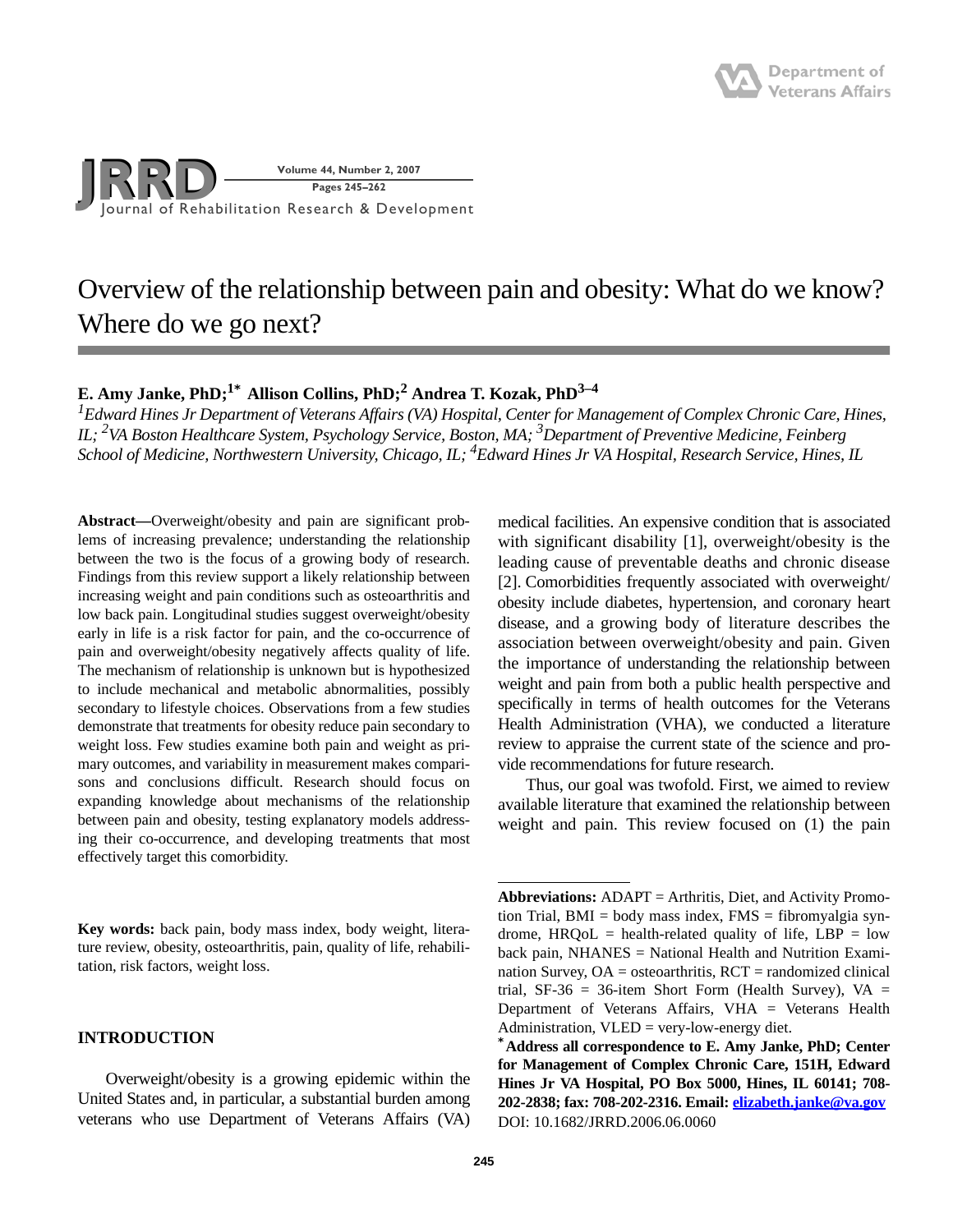conditions, such as osteoarthritis (OA) and low back pain (LBP), most frequently researched in co-occurrence with overweight/obesity; (2) the relationship between healthrelated quality of life (HRQoL), pain, and obesity; (3) the effects of weight reduction on pain outcomes and of pain treatments on weight loss; and (4) possible mechanisms to explain the co-occurrence of pain and obesity. Second, we hoped this review would pinpoint areas where further research is needed to better understand and develop effective treatments that target the co-occurrence of these two disorders.

### **METHODS**

We conducted literature searches using MEDLINE/ PubMed to obtain relevant studies. We did not limit the search parameters to specific publication years; however, we preferred to include and review articles published in the year 2000 or later (until March 2006). The initial search included broad index terms: *obesity*, *body mass index*, *BMI*, *weight*, and *pain*. To further narrow the scope of this review, we performed subsequent specialized searches by combining the original search terms with additional keywords, including *arthritis*, *osteoarthritis*, *fibromyalgia*, *headache*, *neuropathy*, *quality of life*, *back pain*, *weight loss*, and *treatment*. Articles were also obtained from reference lists of research reports and reviews. Articles most relevant to our objectives were included in this review. This review provides a breadth of discussion regarding the most substantially researched areas of pain and obesity and not necessarily a detailed systematic review of the literature within this area. When the breadth of literature available in a topic area exceeded the limitations of this review, articles that were the most representative of work conducted within that area with the highest methodological quality were chosen for inclusion (e.g., criteria that would lead to exclusion might include small sample size, nonrepresentative samples, and assessment of weight alone without providing data on weight relative to height).

# **Prevalence of Pain and Overweight/Obesity Among Veterans**

Pain is one of the most common complaints reported to healthcare providers. Findings from a recent examination among veterans who received primary care services at one VA facility suggest that the prevalence of pain and its associated negative outcomes is high. In a sample of 685 veterans who were seeking primary care services, Kerns and colleagues found that nearly 50 percent regularly reported experiencing pain and associated concerns [3]. In comparison with veterans who did not report pain, those who experienced regular pain had greater emotional distress, reported worsening health, were more likely to smoke, had greater diet and weight-related concerns, and used more outpatient medical services.

Overweight/obesity is a significant public health concern associated with increased morbidity and mortality [2,4]. The National Institutes of Health and the World Health Organization endorse the use of body mass index (BMI) (kilogram per square meter) to define obesity as BMI ≥30 kg/m<sup>2</sup> and overweight as BMI ≥25 kg/m<sup>2</sup> [2], classifications based on epidemiological evidence linking increasing weight to increasing risk of weight-related comorbidities and premature mortality [4]. Prevalence rates of overweight/obesity among adults in the United States have increased markedly during the last decade, with current rates estimated at 66.3 percent for overweight and 32.2 percent for obesity [5]. Rates of obesity within the VHA are estimated to be higher than these national figures. In a recent study that examined the prevalence of obesity in more than 1.8 million veterans who received care at 136 VA medical facilities, Das and colleagues concluded that obesity is a substantial problem within the VA for both males and females [6]. Among men, 73.0 percent were at least overweight, 32.9 percent were obese, and 3.3 percent were classified as class-III obese (i.e., BMI ≥40  $\text{kg/m}^2$ ). Among female veterans, nearly 68.5 percent were at least overweight, 37.4 percent were obese, and 6.0 percent were class-III obese.

# **Pain Conditions Associated with Overweight/Obesity**

As the epidemic of overweight/obesity in the United States and abroad gains increasing attention, investigators are beginning to examine the effects of higher BMI on a variety of conditions. In the area of pain specifically, researchers have begun to examine whether increased weight may be associated with conditions including headache [7], fibromyalgia [8], and rheumatoid arthritis [9]. Yet, perhaps in part because the problem of overweight/ obesity and its association with pain is such a new question, few studies have been published to date. Thus, given the early state of the evidence with regard to many of these pain conditions, review and summary conclusions are tenuous at best. Of the available research that examined the cooccurrence of pain and overweight/obesity, musculoskeletal pain has received the most attention. In particular, two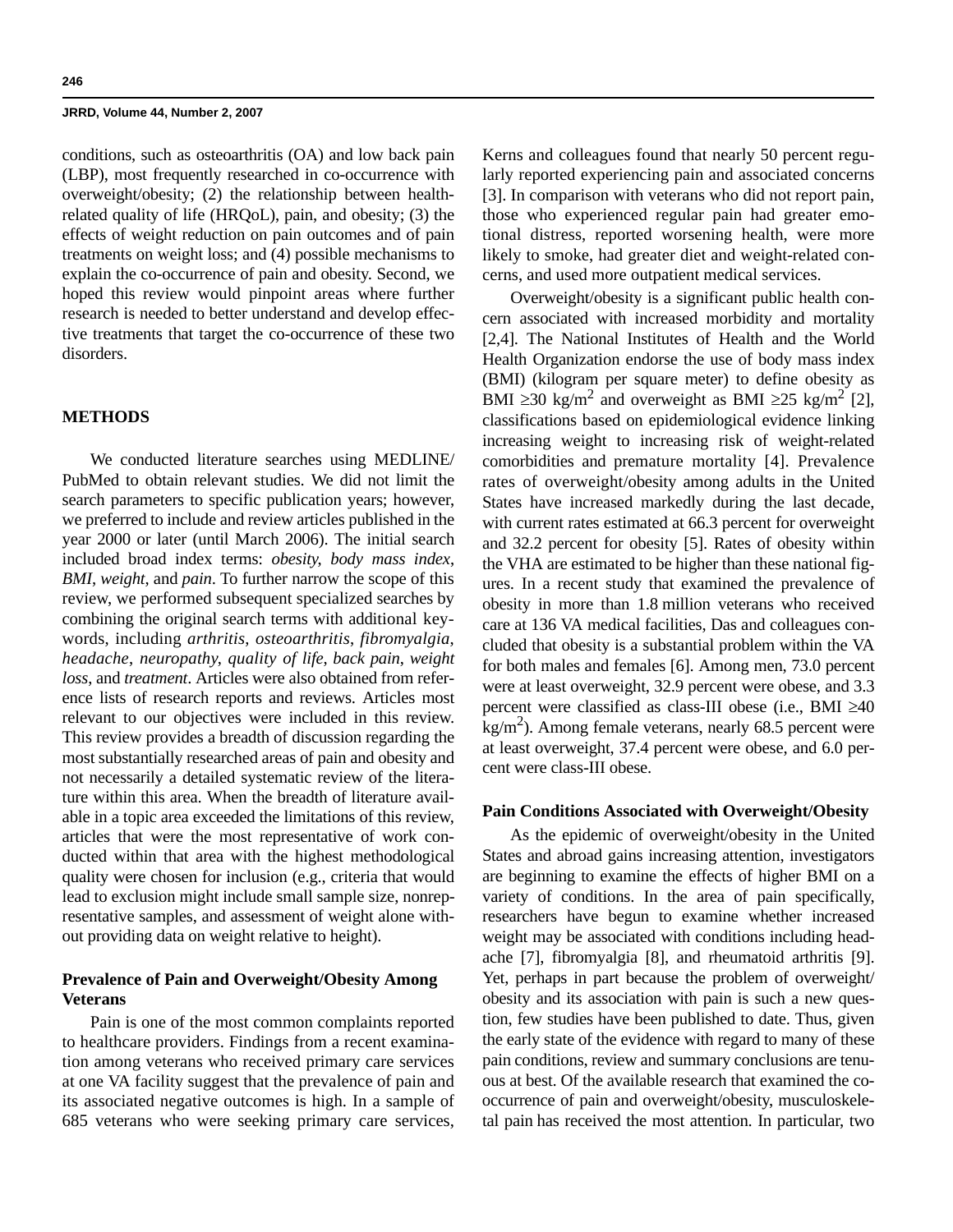conditions stand out as the most frequently examined— LBP and OA.

### *Low Back Pain*

LBP is among the most common chronic pain conditions. Untreated, it can cause significant personal suffering as well as notable economic consequences at both the societal and individual level [10–11]. Symptoms of chronic LBP are varied—indeed, LBP is often a symptom rather than a discrete diagnosis in and of itself—and pain may be experienced in one position or many positions and may vary in intensity and interference over time [12]. LBP is typically defined as acute when lasting less than 6 weeks, subacute when lasting between 6 weeks and 3 months, and chronic when lasting more than 3 months. And, while many patients with LBP recover quickly, LBP commonly follows a recurrent course, with exacerbations occurring over time. Prevalence of LBP varies according to definitions used and populations studied. Generally, lifetime prevalence rates of LBP are estimated to be 70 to 85 percent and point prevalence rates average around 30 percent [13]. Risk factors for the presence and severity of LBP include both sociodemographic factors, such as age [14], as well as lifestyle factors, such as smoking and physical conditioning [15–16]. Additionally, a growing body of research questions whether excess body weight is a likely risk factor for LBP.

A remarkable number of studies have been published that attempt to address the nature of the relationship between LBP and overweight/obesity, and equally remarkable given these attempts is the lack of conclusive evidence elucidating the link between weight and LBP. Simply stated, while intuitively LBP and excess weight could be related, the current state of science is such that we cannot determine whether they are in fact directly related, under what circumstances they are related, how they become related, the strength of relationship (if one does in fact exist), and the impact of a change in one condition on the other. Some cross-sectional studies conducted in general populations have found no association between LBP and increasing BMI [17–18], while others have found a positive association between the two [19– 20]. Several studies have found LBP to be independently associated with increased BMI in large (*N* > 5,000) crosssectional samples of adults from the general population [21–22]. A large nationwide study of 15,974 patients with common spine diagnoses found that higher BMI in this population was associated with increased disability, more

### **JANKE et al. Pain and obesity**

severe pain symptoms, and more comorbidities than in the nonobese spine patient population [23]. Combined, studies such as these that report a positive association between overweight/obesity and LBP suggest a possible doseresponse relationship between the two such that increasing prevalence of LBP occurs with increasing BMI. However, other large cross-sectional studies have found more equivocal results. Leboeuf-Yde and colleagues found a modest positive association between obesity and LBP, in particular chronic LBP, in a cross-sectional survey of 29,424 twin subjects [24]. However, their findings that the relationship between obesity and LBP was "A-shaped," such that increased obesity levels were "less dangerous," that the relationship between obesity and LBP disappeared in monozygotic twin pairs who were dissimilar in obesity status, and that the overall positive association was weak suggest no direct causal explanation exists [24].

The few longitudinal studies available to date that have examined the causal association between overweight/obesity and LBP do not clarify the matter. For example, Aro and Leino found no relationship between weight and LBP in a 10-year follow-up study of Finnish adults [25]. In Aro and Leino's study, no association was reported between baseline weight or change in weight and LBP during the 10 years of follow-up. More recently, Lake and colleagues found some evidence in a longitudinal cohort study that obesity at age 23 increased risk of LBP onset for women, but not men, 10 years later [26]. Most interestingly, Lake and colleagues found that other lifestyle factors—such as smoking—had a confounding effect on their analyses. These findings led them to suggest that the relationship between LBP and weight is not necessarily directly causal but is, at least in part, secondary to lifestyle changes associated with unhealthy behaviors and poor overall health.

Several recent reviews have attempted to address the relationship between LBP and weight. Generally, these reviews have suggested that, while a relationship between overweight/obesity and LBP may indeed exist, the current state of science lacks evidence clearly establishing a direct relationship between the two. Garzillo and Garzillo, in an early review of seven studies, found no evidence to support the recommendation of weight loss to treat LBP, though they did state that some evidence of a correlational relationship existed between LBP and BMI >29 kg/m<sup>2</sup> [27]. More recently, Leboeuf-Yde conducted a systematic review of the epidemiological literature to establish whether weight is causally associated with LBP [28]. In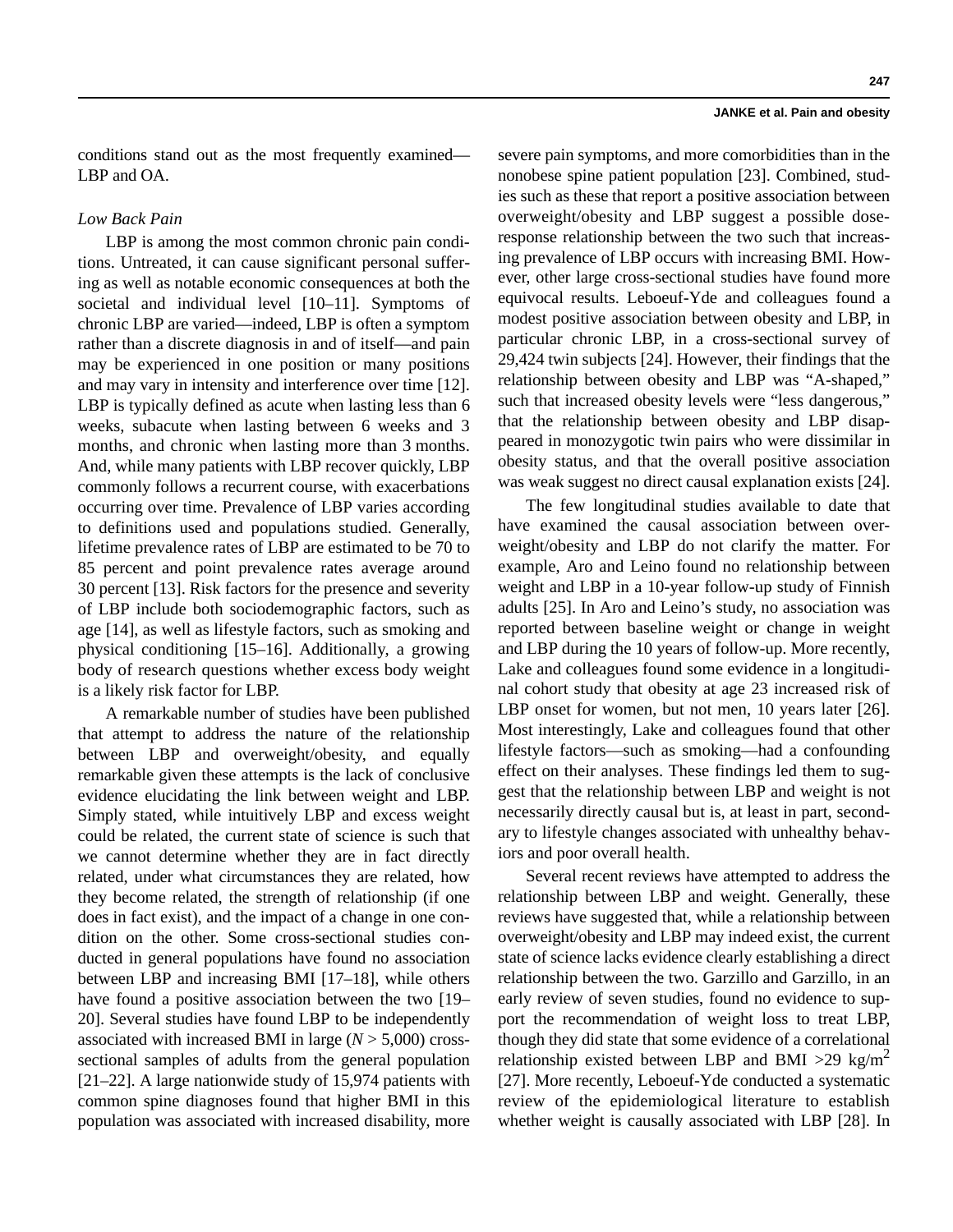this review of 65 studies, findings were inconsistent and the conclusion was that not enough evidence existed to determine whether a causal relationship existed between body weight and LBP. A positive association between body weight and LBP was found in only 32 percent of studies, and the association between weight and LBP, when present, was found to be weak. Finally, Mirtz and Greene conducted a review of recent evidence regarding the relationship between overweight/obesity and LBP and similarly concluded that while current data do not provide a clear answer for untangling the relationship between overweight/obesity and LBP, results suggest that individuals with BMI <30 are at minimal risk of developing LBP, those between 30 and 40 are at moderate risk, and patients with BMI >40 are at high risk [29].

So, the question remains: How can we know so much about overweight/obesity and LBP and still know so little? One answer to this question is that perhaps the relationship between the two is much weaker than previously hypothesized. A direct causal relationship between weight and LBP may or may not exist; indeed Leboeuf-Yde et al.'s meta-analysis certainly suggests that the relationship, if present, is weak [24]. Another answer is that methodological issues may be obscuring what could be a weak relationship in the first place. For example, some of the difficulty may stem from the fact that LBP is often a nonspecific disease—the probability that a particular case of LBP has a specific cause that can be identified on radiographic examination is estimated at <1 percent [30]. Most cases of LBP have no identifiable cause and no reliable and valid classification system. This lack of diagnostic certainty is reflected in the studies that examined weight and pain but used widely varying definitions of LBP. Some studies used self-reported pain, others required clinical assessment and diagnosis, and measurements of pain frequency and chronicity varied greatly. With no standard definition available, conclusions about the relationship between LBP and overweight/obesity are challenging.

Also, many of these studies included weight as one variable among many believed to affect LBP. This is a useful approach for early exploratory work; however, few studies to date have approached the examination of weight and LBP with specific testable hypotheses. Rather, many of these studies continue to examine the relationship between weight and LBP in secondary analysis or as part of exploratory research. To move research forward in this area, researchers need prospective hypothesis-driven research that tests specific questions regarding the relationship between weight and LBP [28,31].

Finally, inconclusive findings may point to the importance of other mediating factors that affect the relationship between weight and pain. Indeed, as has been shown in some of the research to date, the relationship between overweight/obesity and LBP may not be directly causal. Some of the factors that could function as possible mediators and need further investigation include sex [26,32], age [19], height/stature [31,33], distribution of body fat and waist circumference [17,34–35], socioeconomic factors [36], and lifestyle factors (smoking [15,21,26] and physical activity [37–38]). This list is by no means exhaustive, and other factors shown to have high correlations with both overweight/obesity and LBP may also be likely candidates for examination. What is clear is that more work needs to be done to examine possible common pathways between overweight/obesity and LBP to further clarify the relationship between the two.

# *Summary: Relationship Between Overweight/Obesity and Low Back Pain*

Many studies—both cross-sectional and longitudinal—have examined the relationship between weight and LBP, but whether, how, and why these are related is still unclear. More specific research is needed to understand this relationship.

Why don't we know more?

- LBP is often a nonspecific disease.
- Studies use different definitions of LBP.
- Relationship may not be direct, but rather mediated by other factors such as lifestyle (e.g., smoking, physical activity).
- Relationship between the two may be weaker than initially hypothesized.

# *Osteoarthritis*

Some of the earliest research examining the relationship between weight and pain focused on OA, in particular OA of the knee and hip. OA is the most common joint disorder, affecting more than 25 million Americans [39], and the leading cause of disability among older Americans [40]. Clinically, it is characterized by joint pain, tenderness, limitation of movement, and variable degrees of local inflammation. The course of the disease varies, but is often progressive, and the condition is not reversible. OA of the knee and of the hip are among the most disabling sites and result in a loss of mobility and more than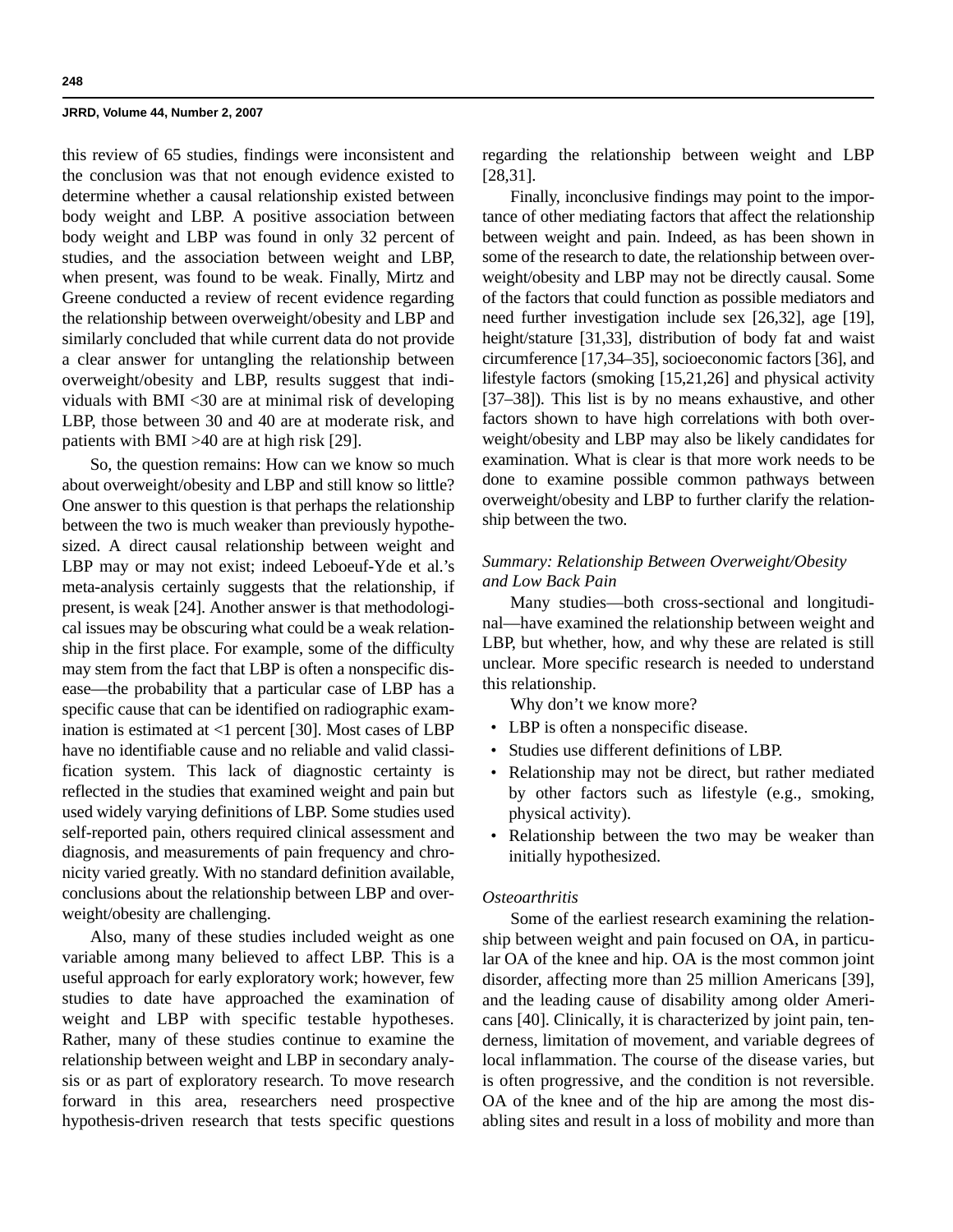250,000 joint replacements each year. Approximately 10 to 13 percent of persons over age 65 are estimated to have symptomatic knee OA, though more than 30 percent are estimated to have radiographic findings of knee OA [41]. Prevalence of symptomatic hip OA is estimated at approximately 3 percent, with prevalence of radiographic hip OA averaging 5 to 10 percent [39].

High BMI has been shown to be a likely risk factor for development and progression of OA in the knee and hip, and possibly development of OA in the hand. Of these three sites, overweight/obesity is most clearly and consistently studied, linked, and confirmed with OA of the knee. The evidence is strong enough that the American College of Rheumatology OA treatment guidelines recommend weight loss for overweight persons with knee OA [42]. Obesity has been shown to be strongly associated with knee OA across race/ethnicity and sex [43–45], although some conflicting evidence about the relative strength of the association in males versus females exists [46]. Analyses conducted on the National Health and Nutrition Examination Survey (NHANES) data show that adults in the United States with a BMI  $\geq$ 30 kg/m<sup>2</sup> have a >4-fold higher prevalence of radiographic knee OA than those with a BMI  $<$ 30 kg/m<sup>2</sup> [47]. Similarly, longitudinal studies have demonstrated that increased BMI in both young and middle aged adults increases risk of subsequent knee OA. In one study, the risk of developing both radiographic and symptomatic knee OA was increased in older adults who were obese an average of 37 years earlier in life [48]. In another study, greater BMI in young men aged 20 to 29 was associated with an increased risk of subsequent knee OA later in life [49]. Of note, while those in the highest BMI categories had a greater risk than those in the lowest categories, no threshold effect was found, which suggests that even modest to moderate levels of overweight—less than conventional definitions of obesity—convey increased risk. Even within the normal weight range of BMI <25 kg/m<sup>2</sup>, moderate increases in BMI have been shown to be significantly related to knee OA [46], which suggests that even modest levels of increasing weight convey an increased risk of knee OA.

While evidence supporting a link between increasing BMI and knee OA is fairly strong, in comparison, studies examining the relationship between overweight/obesity and hip OA provide somewhat conflicting evidence. For example, in a longitudinal study examining whether increased BMI in young men was a risk factor for subsequent development of OA of the knee and hip, Gelber

and colleagues found that higher BMI was associated with an increased risk for knee, but not hip, OA [49]. One limitation of this and many other studies that examined the link between OA and weight was the use of selfreported diagnoses and a lack of radiographic confirmation. In the NHANES, where detailed arthritis examinations included X-rays and physical examinations, obesity was found to be significantly associated with OA of the hips in white women and nonwhite males only [43]. More recently, a large cohort study that matched BMI data from more than 1 million persons to a national arthroplasty register found a strong dose-response association between BMI and later total arthroplasty for hip OA in both males and females [50]. In particular, the study found that increased weight while young (compared with increased weight when older) had a greater affect on arthroplasty rates. However, this study did not include information on other known risk factors for total hip arthroplasty, such as physical activity, joint injury, and heredity, thus the true impact of BMI on arthroplasty rates remains unclear. Additionally, as this study was conducted within a publicly financed system, access to healthcare could also have biased the end results. Thus, while evidence to date suggests a likely link between increasing weight and hip OA, further examination is necessary to clarify what other risk factors may contribute to the relationship.

Finally, a small number of studies suggest a possible link between increasing weight and OA of the hand. However, of the three—knee, hip, and hand OA—the evidence for OA of the hand is the most equivocal. Older studies have found an association between OA of the interphalangeal joints and overweight/obesity in males [51] and both males and females [52]. In one large cross-sectional study of the general population, obesity was found to be strongly associated with OA of the knees and the carpometacarpal joint and weakly associated with OA of the interphalangeal joints [44]. Some authors have suggested that the location of body fat may be more important in the development of hand OA than in other forms of the disease. For example, Hart and Spector found no effect of body fat distribution on OA diagnosis and suggested that the presence of central fat appeared to be more important to the relationship between OA and obesity [44]. However, some evidence suggests the opposite—that fat distribution may play a role in explaining the relationship between hand OA and weight. For example, Davis and colleagues found that radiological OA of the hand was associated with peripheral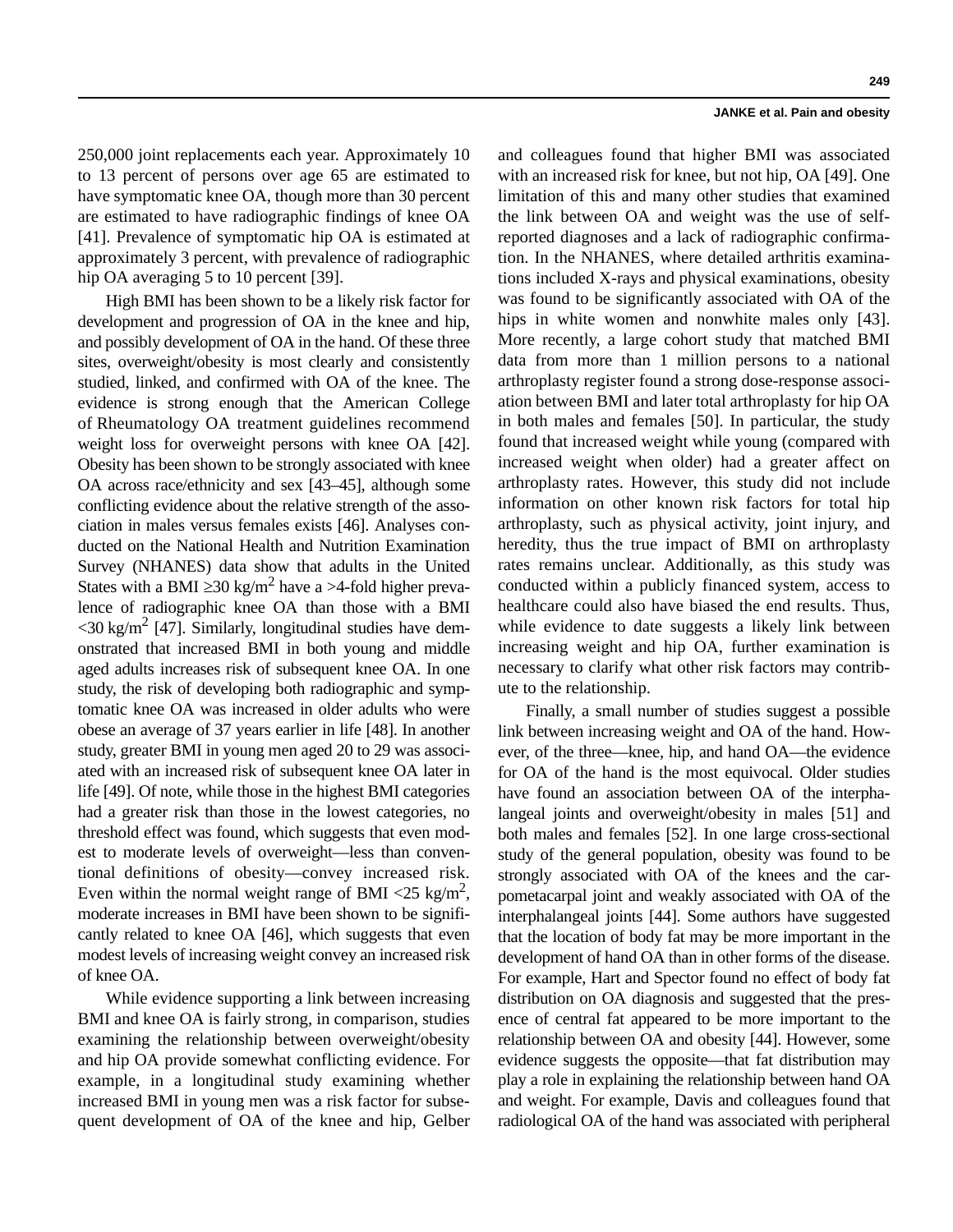rather than central fat distribution in men, but not in women [53]. However, the paucity of studies that specifically examined the relationship between weight and hand OA make conclusions about the nature and strength of the association difficult.

# *Summary: Relationship Between Overweight/Obesity and Osteoarthritis*

- Being overweight is a risk factor for development and progression of OA in the knee and hip, and possibly development of OA in the hand.
- Weight loss is recommended for overweight persons with OA.
- Even being slightly overweight may increase your risk for developing knee OA.

# **Mechanisms: Explaining the Relationship between Pain and Overweight/Obesity**

With available evidence suggesting a likely relationship between increased BMI and a variety of pain conditions, the question remains as to why and how these relationships emerge. Mechanisms by which this link is hypothesized to develop generally include mechanical, structural, metabolic, and behavioral changes. Most likely, a combination of factors is responsible for the relationship—and these factors may contribute differently depending on the particular disorder.

In terms of mechanical-structural factors, several researchers have noted that obesity results in serious postural changes that affect loading on individual joints, and thus increased weight may result in long-term adverse effects on bones and joints [54]. Other hypothesized mechanical-structural hypotheses include increased loading [55], joint misalignment [56–57], structural changes [58], and decreased ambulation and conditioning [37–38] that result from overweight/obesity.

Metabolic factors have also been suggested as a possible link between overweight/obesity and pain disorders. Overweight/obese individuals have an increased risk of various metabolic disorders, thus they have increased vulnerability to the neuropathic disorders associated with conditions such as diabetes [59]. However, altered sensory thresholds have been shown in nondiabetic obese individuals, which suggests that obesity alone may increase one's risk for peripheral neuropathic disorders [60]. For example, obesity has been found to be a risk factor for carpal tunnel syndrome [61]. However, whether obesity is an independent risk factor for development of neuropathic pain disorders is not entirely clear. For example, De Block and colleagues found that BMI was not independently associated with neuropathy in a population of patients with type 1 diabetes [62]. Others have found that the incidence of neuropathy among those with type 1 diabetes who received care at specialty clinics was related to duration of disease and glycosylated hemoglobin values (the two major known determinants of neuropathy) and that, after controlling for these, higher BMI was one among many cardiovascular risk factors associated with cumulative incidence of neuropathy [63]. Some authors have proposed that altered pain sensitivity in obese individuals may be one pathway through which we can better understand the relationship between weight and pain. Differences in experimental measures of pain sensitivity have been found between obese and nonobese individuals, and in some studies, obese individuals were shown to be significantly more pain sensitive [64–65]. However, other studies in human and animal models have shown the opposite—decreased pain sensitivity in the obese [66– 67]. Finally, researchers have begun to examine common behavioral pathways that could contribute to the development of both disorders.

While much of the evidence reviewed for this article suggests overweight/obesity is a risk factor for development of certain pain conditions, equally possible is that pain could be a risk factor for weight gain. For example, individuals who experience ongoing pain may reduce their activity levels and, as a result, experience weight gain and eventual deconditioning, which may have the unwanted result of actually increasing pain. Specific lifestyle and psychosocial factors such as diet, activity level, health status, and smoking status may all provide shared pathways through which both obesity and pain develop.

However, any one of these factors alone is likely not a sufficient explanation for the relationships found between overweight/obesity and pain disorders. In some conditions, such as knee OA, mechanical-structural factors are more likely to play a larger role in understanding the cause-effect relationship between BMI and disease than other factors (such as metabolic and inflammatory effects of adiposity) because the effect of these on OA development in obese individuals is currently less well understood [68]. In other circumstances, an initial injury may lead to ongoing pain, reduced activity, and subsequent weight gain. It seems likely that patient subgroups exist in which the contribution of individual factors and the interplay between these factors varies according to multiple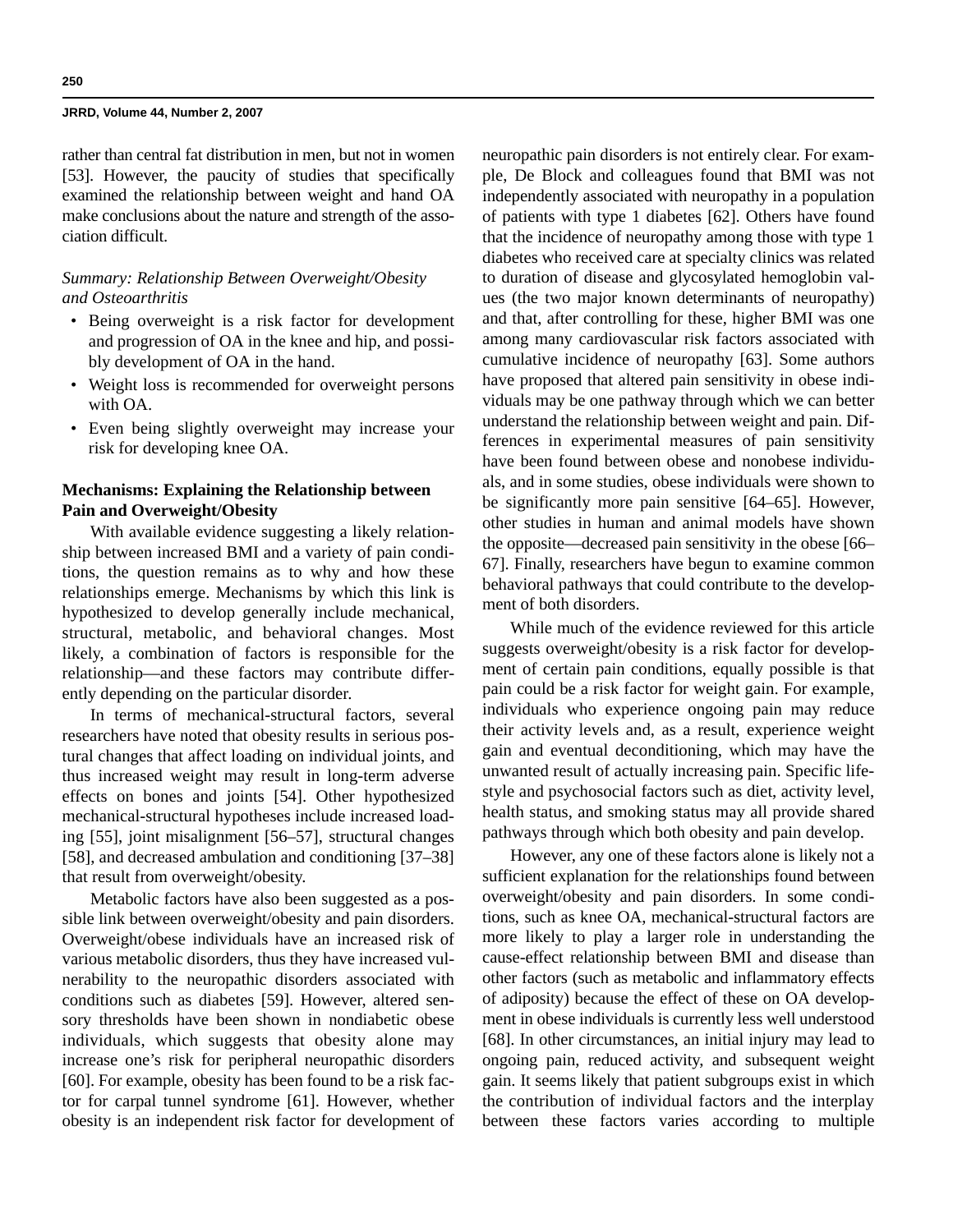dimensions. However, given what little is currently understood about the role of metabolic versus mechanical-structural versus behavioral factors, much research remains to be done to better understand the role of each of these factors in clarifying the relationship between pain and overweight/obesity.

# **Summary: Relationship Between Pain and Overweight/ Obesity**

Hypothesized mechanisms include—

- Mechanical.
- Structural.
- Metabolic.
- Behavioral changes.
- Most likely, a combination of factors.
- Factors may contribute differently depending on the particular disorder.

# **Health-Related Quality of Life, Pain, and Overweight/ Obesity**

HRQoL has been defined as the effect of medical conditions on well-being, physical functioning, and mental functioning [69–70]. HRQoL represents the functional effects of an illness on the patient as perceived by the patient. As one of the aims of treating patients is to help them feel and function better, understanding the effect of both pain and overweight/obesity on HRQoL is an important first step in developing effective treatments that address their co-occurrence.

HRQoL has been measured via self-report in overweight/obese patients with various measures, including the Rand 36-item Health Survey, Health Status Questionnaire-12, EuroQoL, Goteborg Quality Life instrument, and most commonly, the Medical Outcomes Study 36 item Short Form (SF-36) Heath Survey. In general, these measures assess mental, social, and physical functioning. With the exception of the Goteborg and EuroQoL, all the measures contain a bodily pain subscale, which will be the focal point of the studies discussed here.

# *Bodily Pain Subscale Findings in Individuals with Higher Body Mass Index*

Generally, research to date suggests that overweight/ obese individuals report more pain on bodily pain subscales of HRQoL measures [71], but whether this relationship is direct or mediated by other factors is unclear. Overweight, obese, and morbidly obese individuals enrolled in either cohort or weight loss treatment studies were found to have

significantly lower scores on the bodily pain subscale of the SF-36 [6] and Health Status Questionnaire-12 [72] compared with normal weight individuals. On the other hand, studies have found that overweight/obese women enrolled in a cohort study did not have significantly lower scores on the bodily pain subscale of the SF-36 compared with normal weight women [73] and depression, rather than BMI, explained low scores on the bodily pain subscale of the SF-36 in bariatric surgery candidates [74].

Some studies that have assessed HRQoL before and after weight loss treatment have shown a significant improvement in bodily pain scores following treatment [75–76], with one study demonstrating significant improvement through 4-year follow-up [75]. However, other studies that have examined lifestyle interventions, such as enrollment in Weight Watchers and increased physical activity [77], traditional aerobic activity versus lifestyle physical activity [78], and diet and exercise treatment versus control [79], found no significant effect on bodily pain subscale scores despite significant improvements in physical functioning. In particular, two methodological issues may help explain the varying results regarding the relationship between pain subscale scores and elevated BMI. First, body weight and height were not consistently measured across these studies. Some relied on self-reported weight and height, while others did not describe how this data was obtained. Self-reported weight and height are considerably less accurate than weight and height measured with a balance beam scale [80–81]. Second, these studies frequently did not assess pain at multiple time points but rather assessed pain at one time point only or, at best, immediately pre- and posttreatment. Pain intensity can vary throughout the day and also across different days [82]. Therefore, the lack of a significant relationship between pain subscale scores and high BMI in some studies may also be due in part to minimal or no pain on the day of assessment.

Overall, while overweight/obese individuals likely do have worse scores on pain subscales of HRQoL instruments, the direct effect of weight on these measurements is unclear. More research is needed to clarify the effect of other factors such as depression and health status along with weight on HRQoL outcomes. Additionally, while use of the bodily pain scale is useful in initial research, given what is already known about the likely relationship between increasing BMI and pain, its utility as a sole measure of pain—particularly within treatment outcome research—is limited and should be supplemented with more specific measures of pain.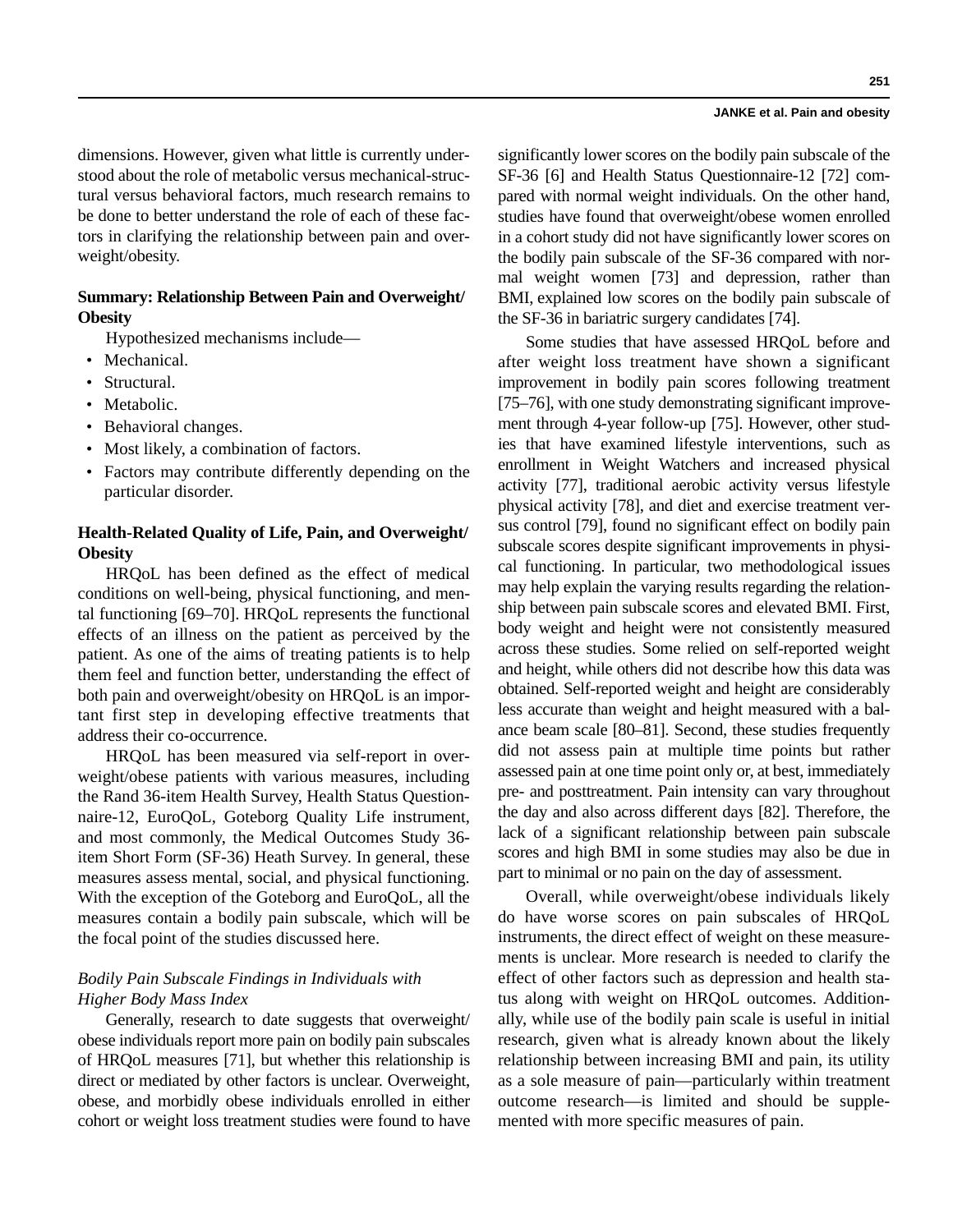# *Effect of Pain on Health-Related Quality of Life in Overweight/Obese Patients*

Some researchers have begun to study the effect of pain on HRQoL in obese individuals, and findings to date suggest the presence of pain in obese individuals may have an additive negative effect on HRQoL. One study investigated the effects of pain on HRQoL in a sample of 312 obese individuals who were seeking weight loss treatment [83]. Slightly less than half of these patients reported moderate or severe pain, and the most common types of pain reported included arthritis, chest pain, LBP, and headache. Obese patients who reported pain scored significantly lower on all domains/subscales (pain subscale not included) of the SF-36 compared with obese patients without pain. Similarly, in a sample of chronic pain patients from a university pain clinic, Marcus found that increased BMI was associated with comorbid pain disability, depression, and reduced physical functioning as measured by the SF-36 [84].

Other researchers have suggested that pain may mediate the relationship between increasing BMI and HRQoL such that the effects of high BMI on HRQoL are magnified in the presence of pain [85]. For example, Sendi and colleagues found that for patients with class II and class III obesity, while higher BMI alone was not directly associated with lower quality of life, presence of LBP in the context of obesity was significantly associated with reduced HRQoL as measured by the EuroQoL questionnaire [86]. Finally, evidence exists that HRQoL improved with weight loss treatment for obese patients who were experiencing pain. In a study of 218 morbidly obese patients who received lapband surgery, 72 percent reported arthritis/joint pain or discomfort prior to surgery [75]. One year after surgery, patients who had arthritis/joint pain improved significantly more than patients without pain on all but one of the eight SF-36 domains/subscales. These preliminary studies suggest that pain has a significant effect on overall HRQoL in obese patients, but whether the same is true for overweight patients is unknown. The effect of pain on HRQoL in patients with higher BMIs appears to be a fruitful area for continued study.

# *Summary: Health-Related Quality of Life, Pain, and Overweight/Obesity*

 • Overweight/obese individuals have lower scores on bodily pain scales compared with normal weight individuals.

- Pain has a significant negative effect on HRQoL in obese patients.
- Individuals who struggle with both pain and weight report lower HRQoL than those who experience only one of the two.

### **Effect of Treatment on Pain and Weight Outcomes**

Weight loss appears to positively affect pain outcomes both in terms of lowering the risk of developing problems, such as musculoskeletal pain and OA, and reducing pain-related distress and disability [87–88]. A variety of different weight-reduction treatment approaches has been evaluated. Selection of the particular approach depends, in part, on the characteristics of the sample under investigation. Surgical intervention, for example, is generally used only for individuals who are severely obese, whereas components of cognitive-behavioral therapy are often incorporated into weight reduction treatment with overweight and obese individuals.

### *Surgical Intervention for Weight Reduction*

Bariatric surgery refers to operations performed to facilitate weight loss in severely obese individuals [89]. The procedures result in weight loss by decreasing food intake (restrictive procedures), disrupting the digestive process (malabsorptive procedures), or a combination of the two [90]. Bariatric surgery appears to have a positive effect on pain outcomes. Research suggests that surgical intervention may reduce the risk of developing musculoskeletal pain as well as facilitate recovery from it. Some research suggests that compared with nonsurgical obesity treatment involving dietary changes and behavior modification, surgical intervention results in a greater reduction of musculoskeletal pain [91]. For example, in a large sample of 2,010 surgically treated obese patients and 2,037 obese patients who received behavioral weight-reduction treatment, researchers compared the incidence of and recovery from musculoskeletal pain. Results revealed a reduced incidence of musculoskeletal pain as well as enhanced recovery from pain in both men and women who received surgical intervention for obesity compared with those who received nonsurgical behavioral weightmanagement intervention. Results were related to the degree of weight change and, impressively, were maintained over a 6-year follow-up period.

Other research supports the conclusion that surgical weight reduction positively affects pain outcomes in the majority of recipients postoperatively. However, in many of these studies the extent of weight loss was not strongly associated with pain outcome. In a study of morbidly obese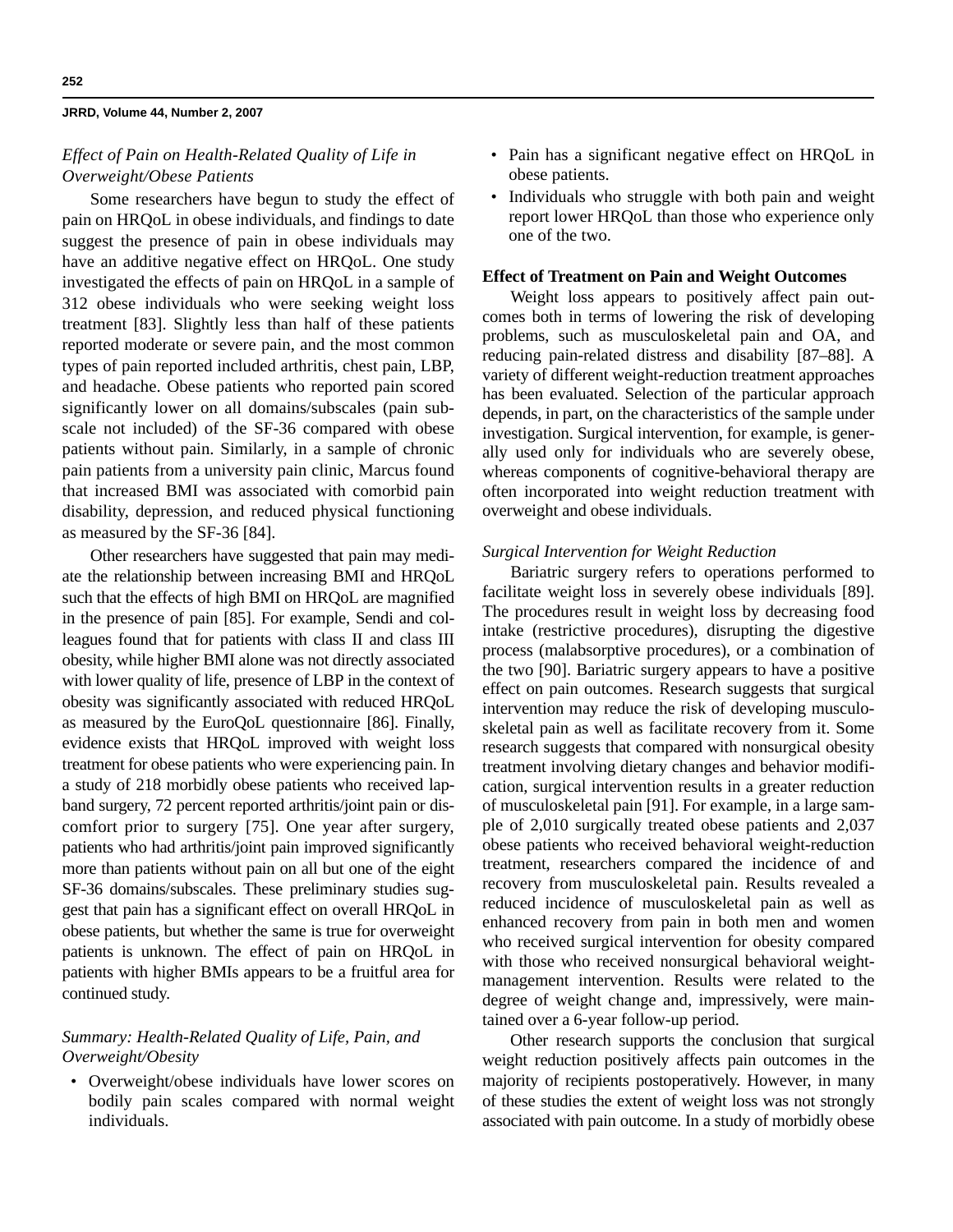patients with LBP, 19 of 29 patients with preoperative LBP reported complete resolution of symptoms 2 years after surgery [92]. The remaining 10 individuals reported notable improvement in symptoms and reduction in pain medication use. The extent of weight loss did not differ significantly between those reporting full versus partial improvement. In the same sample of 29 patients, researchers also noted significant postoperative improvement in several validated measures of functional status [93]. Similar findings on pain remission and reduction were demonstrated in an earlier study of morbidly obese individuals with musculoskeletal pain [94]. Finally, Dixon et al. assessed HRQoL, including bodily pain, in 218 morbidly obese patients both pre- and post-weight-reduction surgery [75]. Results revealed significant improvement in all aspects of HRQoL, with levels comparable with community norms at 4-year follow-up. The extent of weight loss was not a strong predictor of improved bodily pain or other aspects of HRQoL. Interestingly, the resulting effect on quality of life varied somewhat by the type of pain condition. Patients with lower-limb pain (e.g., foot, knee) reported significantly greater improvement in quality of life than those with LBP, often meeting or exceeding community norms.

# *Lifestyle Intervention/Behavioral Weight-Loss Treatment*

Lifestyle interventions encourage weight loss through diet, exercise, and behavior and thought modification. Common components of behavioral interventions include education, goal setting, problem solving, and cognitive restructuring. Research on the effect of nonsurgical weight reduction on pain and its associated outcomes is promising. For example, although little is known about the relationship between fibromyalgia syndrome (FMS) and overweight/obesity, some research has examined the effect of treatment for overweight/obesity on outcomes for FMS. In a pilot study, Shapiro et al. examined the relationship between weight change and FMS symptoms and the effect of behavioral weight loss treatment on FMS [95]. The LEARN program for weight control was used, which emphasizes diet, physical activity, and stimulus control (e.g., shopping from a list, eating in only one place) [96]. Thirty-one women participated in the treatment. Participants lost an average of >9 lb and reported significant pre- to posttreatment improvement in pain, pain interference, and HRQoL. Importantly, weight loss predicted improvement in FMS symptoms, pain interference, and body dissatisfaction.

**253**

Research has also examined the combination of verylow-energy diet (VLED) with behavioral weight management on pain-related outcomes [76]. One hundred participants completed 4 months of behavior modification based on the LEARN program that included 10 weeks on a VLED. Posttreatment results revealed significant weight loss and marked improvement in HRQoL, including physical functioning and bodily pain. The vast majority of participants struggled with weight-loss maintenance (as is common in most nonsurgical weight-loss interventions). However, a more encouraging finding revealed that at 2-year follow-up, retention of 10 percent or more of original weight loss was associated with improvement from baseline in several areas of HRQoL, including bodily pain. Given the frequency of some weight regain following weight-loss intervention, such findings are highly encouraging. The same group of researchers also conducted a randomized clinical trial (RCT) to compare the same weight management program (VLED and behavior modification;  $n = 19$  men) with a no intervention control group  $(n = 19 \text{ men})$  and examine within- and between-group differences in HRQoL at posttreatment and 4-month follow-up [79]. Although the treatment group evidenced improvement in several aspects of HRQoL and maintained an average weight loss of 13.9 percent of baseline weight, improvement in bodily pain was only temporary and no longer evident at 4-month follow-up. Similarly, Christensen and colleagues demonstrated that 8 weeks on a VLED combined with weekly behavioral therapy resulted in significant improvements in both weight and pain outcomes [97]. Their findings that a modest weight loss of 10 percent resulted in a 28 percent reduction in patients' report of OA symptoms suggest that even a relatively brief dietary intervention with modest results can have a significant effect on pain symptoms. However, long-term outcomes are not clear from these results and, thus, we do not know whether patients can maintain these gains over time.

To date, very few studies have examined the influence of a pain treatment on weight outcome and then only as part of a larger weight-loss intervention. Huang and colleagues examined the effects of weight reduction and electrotherapy on pain relief and functional improvement in 126 obese patients with knee OA [88]. Participants were divided into one of three treatment groups: weight reduction, weight reduction and electrotherapy (i.e., transcutaneous electric stimulation for pain relief), or electrotherapy alone. Weight reduction differed from some of the more conventional nonsurgical programs and included dietary counseling and prescription, exercise prescription,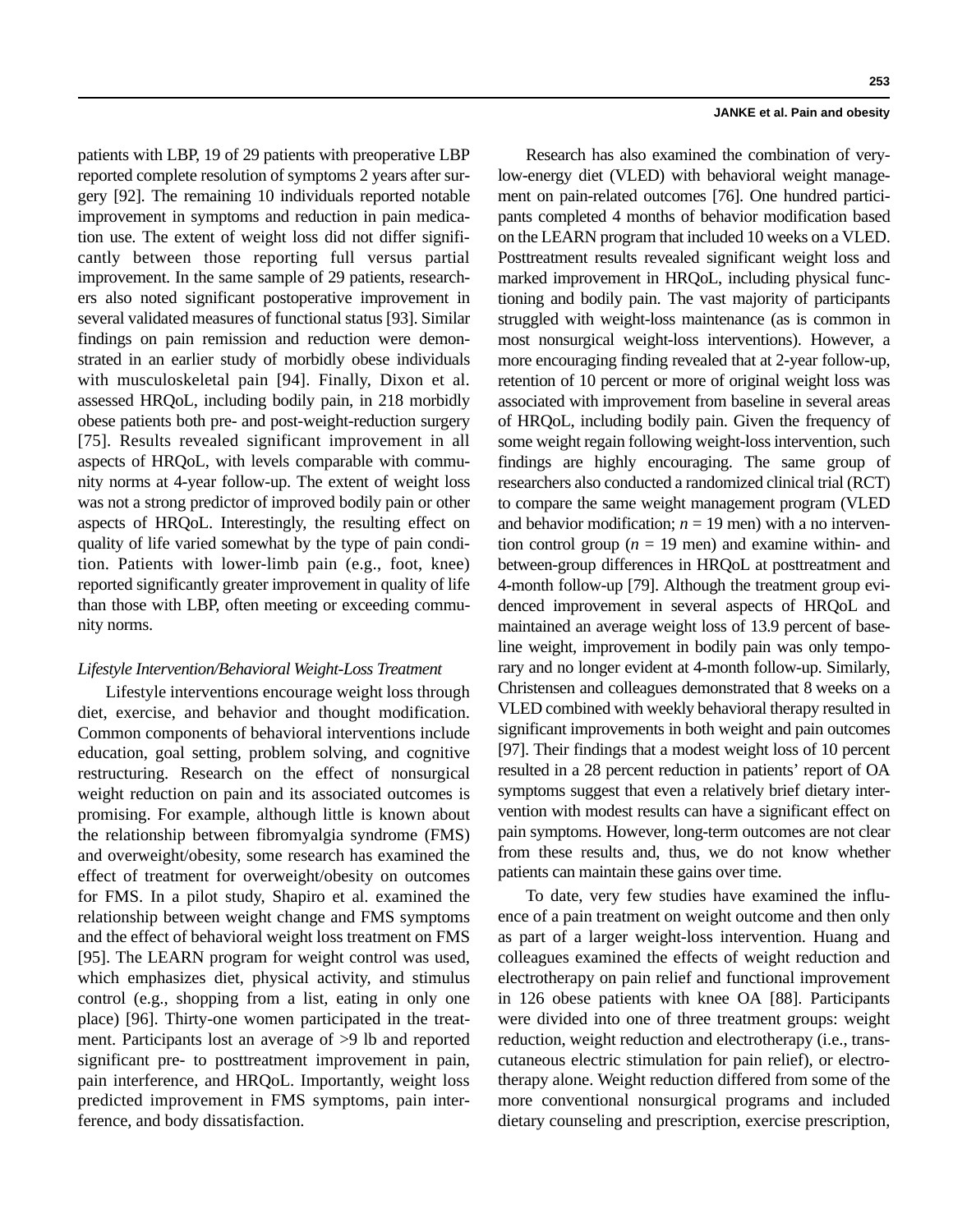and auricular acupuncture. The latter involved the implantation of needles in specified locations on the ears, and participants were asked to press the implanted needles when hungry or before meals. Participants who received weight-management treatment as well as electrotherapy reported the greatest pain relief and demonstrated the highest functional improvement. Weight reduction of 15 percent of initial body weight resulted in clinically and statistically significant pain relief, whereas a 12 percent weight reduction resulted in acceptable functional status. The researchers concluded that incorporation of electrotherapy for pain control, when appropriate, may be an important adjunct to weight-management treatment [88].

Of the behavioral interventions, research most strongly supports the combination of diet- and exercise-based intervention in improving pain outcomes. The Arthritis, Diet, and Activity Promotion Trial (ADAPT) is the largest single blind RCT to date [98–99]. ADAPT was designed to examine the effectiveness of exercise and dietary intervention on improving pain outcomes in overweight/obese older adults (60 years of age and older) who were suffering from knee OA. Three hundred sixteen adults were randomized into diet only, exercise only, diet plus exercise, and healthy lifestyle (control) groups. Primary outcome variables included physical functioning, pain, and mobility. Although the dietonly group experienced greater weight loss compared with the healthy lifestyle group, no pain-related improvement was evident. In the exercise-only group, the only significant improvement was in mobility. However, the diet and exercise group had significant improvement in physical functioning, self-reported pain, mobility, and weight.

Earlier research also supports the importance of both diet and exercise. In their RCT of a weight control program for obese patients with knee OA, Toda and colleagues compared participants assigned to a weight control program that included a low-calorie diet, an appetite suppressant, a nonsteroidal anti-inflammatory drug, and instruction on a walking program (*n* = 22) with a control group that received a nonsteroidal anti-inflammatory drug and instruction on a walking program  $(n = 15)$ [100]. Those who received the weight treatment had significant decreases in weight and body fat compared with those in the control group. Results also revealed that increased physical activity and decreased body fat were more important in enhancing pain outcome than weight loss per se.

Methodological differences among studies make conclusions about the influence of weight loss treatment on pain tentative at best. One issue relates to the samples used in the research. Samples in the reviewed studies represented potentially very different populations, thus making comparisons across studies difficult. Whereas some researchers recruited based on overweight/obesity status [76], others selected individuals based on type or severity of pain condition in addition to weight [99–100].

Second, pain was examined as a secondary outcome variable in several of the studies. Although this approach is useful in exploratory research, future research could benefit from exploration of more systematic a priori hypotheses related to pain outcome. Treatment efficacy and effectiveness may vary by pain type, etiology, and/or site.

Variability also existed in intervention design across studies. Programs varied in length, intervention component(s), and presence/length of follow-up period. Several incorporated multiple components into treatment, which at times made isolation of the active treatment component(s) difficult. Systematic evaluation of treatment components as well as taking into account pain type may help clarify the relationship among weight, pain conditions, and painrelated outcomes. Messier and colleagues, for example, found that without exercise, weight loss alone did not lead to significant improvement in pain or mobility among overweight/obese individuals with knee OA [99].

An additional methodological issue relates to variability in definitions and assessment of pain and other outcome variables. Some studies used self-reported pain, while others relied on clinical assessment and diagnosis of severity or functional disability [88,100]. Even among those that used a similar methodology (e.g., self-report), definitions included 12 months of work-restricting pain [91], intensity/frequency of pain [92], or pain evaluated in the context of HRQoL [79].

Finally, several studies were cross-sectional in design or lacked comparison groups. When comparison groups were used, group characteristics often differed across studies (i.e., nonobese versus obese). Recent research has incorporated use of RCTs and lengthier follow-up periods to evaluate maintenance of change [98–99]. Continued systematic, hypothesis-driven research will help elucidate treatment effects on weight and pain.

# *Relationship Between Weight Loss and Improved Pain Outcomes*

Several explanations for the relationship between weight loss and improved pain outcomes have been proposed. Possible mediators include decreased pressure on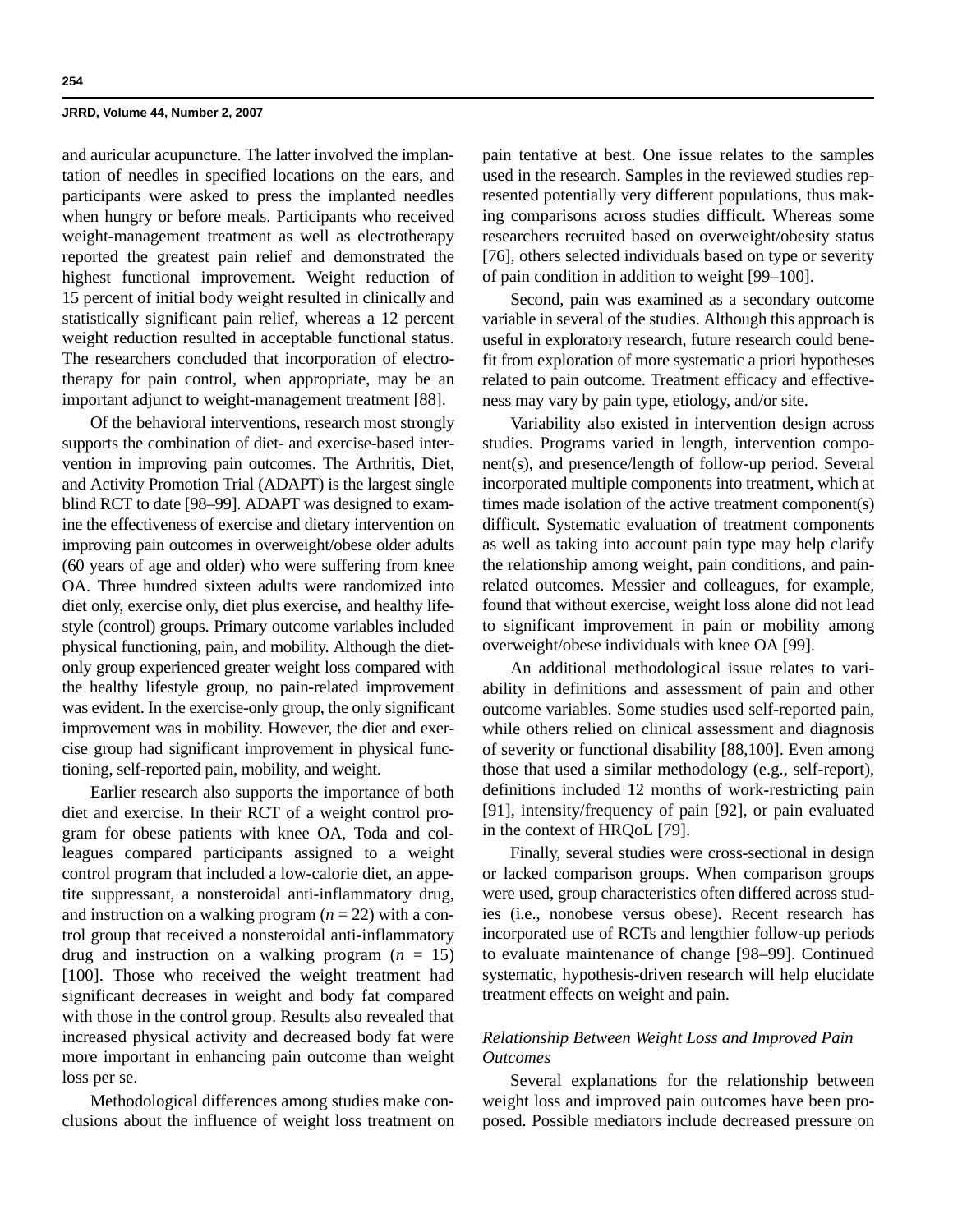joints, increased energy, and increased ease in performing physically demanding tasks [90]. Possible intermediaries may also vary by type and/or location of pain. In addition, the psychological implications of weight loss may also help explain the relationship. Weight loss is associated with improved self-esteem and decreased depression, both of which may affect individuals' perceptions of pain. Interestingly, some studies do show that weight loss significantly predicts improvements in pain outcomes, even after controlling for depression [95]. However, to date little is known about possible mechanisms that may be responsible for the relationship between weight reduction and improved pain outcomes.

# *Summary: Effect of Treatment on Pain and Weight Outcomes*

Overall, the literature suggests an association between weight loss and improved pain outcomes, but the strength of the relationship varies by study and perhaps etiology/type of pain. Results suggest that even modest weight loss may be beneficial and that the extent of weight loss is not necessarily predictive of enhanced pain outcomes. Body composition variables, such as body fat composition, may also affect the relationship between weight and pain. One clear finding is that dietary modification coupled with exercise appears most effective in enhancing outcomes in nonsurgical interventions. Given the importance of exercise in both weight loss maintenance and pain management more generally, weight reduction interventions should include a physical activity component that enhances the likelihood of positive outcomes in long-term weight loss and pain management. Finally, some limited evidence exists that a combination of weight loss and pain treatment strategies may result in the most overall improvement; however, more research is needed to determine how to most effectively target the co-occurrence of pain and overweight/ obesity.

In conclusion—

- Surgical weight loss results in improvement in pain with substantial weight loss.
- Behavioral interventions suggest even modest weight loss may be beneficial.
- Weight loss may reduce the risk of pain-related problems and also reduce disruption in terms of pain experience, distress, and disability.

# **DISCUSSION**

Both pain and overweight/obesity are critical issues within the VHA. Research reviewed in this article suggests that half of patients who seek obesity treatment report moderate to severe pain. Cross-sectional studies show support for a relationship between obesity and several pain conditions, including OA [43–44] and possibly LBP [19–23]. Similarly, longitudinal studies suggest overweight/obesity early in life may be a risk factor for developing LBP [26] and OA [47], and some evidence supports a dose-response relationship between BMI and pain. The co-occurrence of pain and obesity seems to have an additive negative effect on HRQoL, a finding demonstrated both in patients who were seeking treatment for obesity [83] and in patients who were seeking treatment for chronic pain [84]. Some have suggested that the presence of pain may mediate the association between BMI and HRQoL [85]. Finally, observations from a few studies have demonstrated that treatments for obesity reduce pain secondary to weight loss [87–88]. While research to date has explored possible relationships between weight and pain, future research needs to further clarify these relationships through specific examination of common pathways and development of treatments that may target their co-occurrence. The remainder of this article focuses on specific steps that researchers can take to use what is already known about the relationship to move forward our understanding of weight and pain.

First, while we know that independently pain and overweight/obesity are significant concerns within the VHA, information on the prevalence of the comorbidity of the two conditions is lacking. Given the magnitude of both problems within the VHA, research should examine the prevalence of both conditions as a first step in identifying and treating what is likely a common, costly, and disabling comorbidity among veterans. These studies need to assess both the relationship between pain and weight more generally and also the relationship between specific pain diagnoses and weight-related variables. Indeed, similar questions should also be posed in nonveteran samples because little is known about the relationship of increasing weight to outcomes in specific pain diagnoses in any population. For example, only one identified study explored the effect of weight loss treatment on symptoms of FMS [95], yet very few studies to date have even explored the relationship between weight and a diagnosis of FMS. In general, little is known about the prevalence of various pain disorders within overweight/obese populations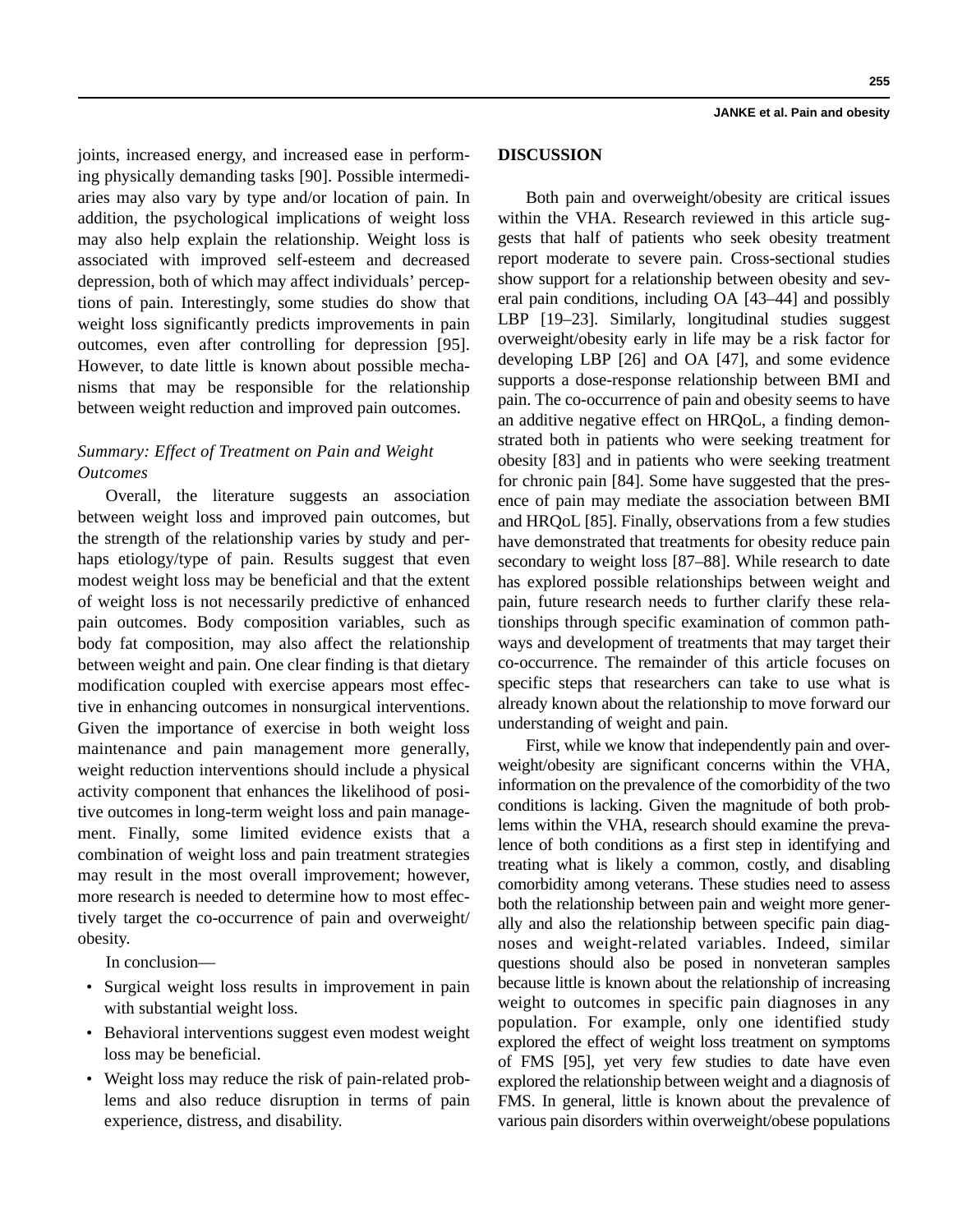and conversely the prevalence of high BMI within various pain populations. While comparatively more is known about overweight/obesity in certain pain populations, such as those with OA and LBP, much less is known about the relationship to pain disorders such as FMS, rheumatoid arthritis, and headache.

Second, studies that examined the relationship between pain and overweight/obesity rarely defined pain in a clear, consistent, or sometimes even meaningful, manner. Thus, a comparison of findings across studies is difficult. We found definitions of pain that ranged from chronic to acute, occasional to recurrent, any pain experienced during the last week to any pain experienced in the last month, and so on. Frequently, these pain ratings were poorly defined and rarely described with standard labels such as "acute" or "chronic." Studies are needed that use definitions of pain that have clinical meaning and, when possible, are linked to diagnostic criteria. While certainly self-report data serve a useful purpose in explorative research, clinical assessment of pain complaints using established criteria is the ideal. Additionally, other important pain-relevant variables were frequently absent or poorly measured within this literature. Thus, little is known about pain disability/interference, pain quality, pain intensity, pain duration, and emotional functioning in overweight/obese patients who also experience pain. Several well-validated measures are available to address each of these areas; however, they have been used infrequently. Where possible, future research should incorporate meaningful definitions of pain duration from established clinical and/or diagnostic criteria, use clinical assessment rather than self-report, and examine a variety of pain-relevant variables.

Several of the currently available studies in this area include pain as one variable among many believed to be affected by overweight/obesity. While these may be useful for generating hypotheses about the possible relationship between the two, few studies to date examined the relationship between weight and pain with specific testable hypotheses. From current research, particularly in the areas of LBP and OA, evidence supports a relationship between weight and pain. Investigators now need to take the next step and pursue research driven by specific hypotheses regarding the nature of this relationship, causal pathways, and treatments likely to address their co-occurrence. While a number of mediating factors likely affect the relationship between weight and pain, both basic and applied research conducted with specific hypotheses and multilevel analyses are needed to fully examine and understand these factors.

Finally, while initial reports suggest that improved weight outcomes also result in improved pain outcomes, availability of literature on the effect of weight treatment on pain outcomes is somewhat limited and has been compromised by methodological difficulty. Furthermore, to date studies examining the effect of pain-related treatment on weight outcomes are lacking. Research that has examined pain treatments included within weight-loss protocols suggests that the addition of pain treatment results in significant pain relief and functional improvement for obese individuals experiencing pain [88]. These results suggest a promising future for investigators looking to develop treatments that simultaneously target both pain and obesity. Empirically validated treatments for obesity and pain share a common focus on increasing healthy lifestyle, decreasing the potential effect of risk factors, and increasing problemsolving; motivation; and self-efficacy [101–102]. Thus, it seems a reasonable hypothesis that a treatment focused on one condition may have a positive effect on another. However, despite the overlap in potential risk factors, similarity of interventional focus, and the likely comorbidity of obesity and pain, few studies demonstrate clearly whether and how one intervention can simultaneously result in improved outcomes for both overweight/obesity and pain.

Much work remains for investigators to increase understanding of treatment effects on pain and weight outcomes. If weight loss does result in a reduction of pain and improvement in pain-related outcomes, we do not know how much reduction in weight is required to see such a result. Also unknown are which specific kinds of treatments will be most effective in creating positive outcomes for both weight and pain—weight loss treatments, pain treatments, or a combination of both. Evidence suggests that obese patients with pain who receive rehabilitative therapy in conjunction with weight management treatment experience significantly more pain relief and functional improvement [88]. Similarly, other evidence suggests weight loss treatment may result in positive pain outcomes [87]. Future studies should continue to explore the effectiveness of targeting overweight/obese individuals experiencing pain with treatments tailored to address both complaints simultaneously. Researchers must continue to explore the intervention components, environmental supports, and individual characteristics that may contribute to and enhance longterm weight-loss maintenance as well as reduction in pain symptoms. An oft-stated criticism of behavioral weight management treatment is its failure to sustain weight-related change over time. Despite the reality of weight regain, the subsequent implications of weight maintenance on pain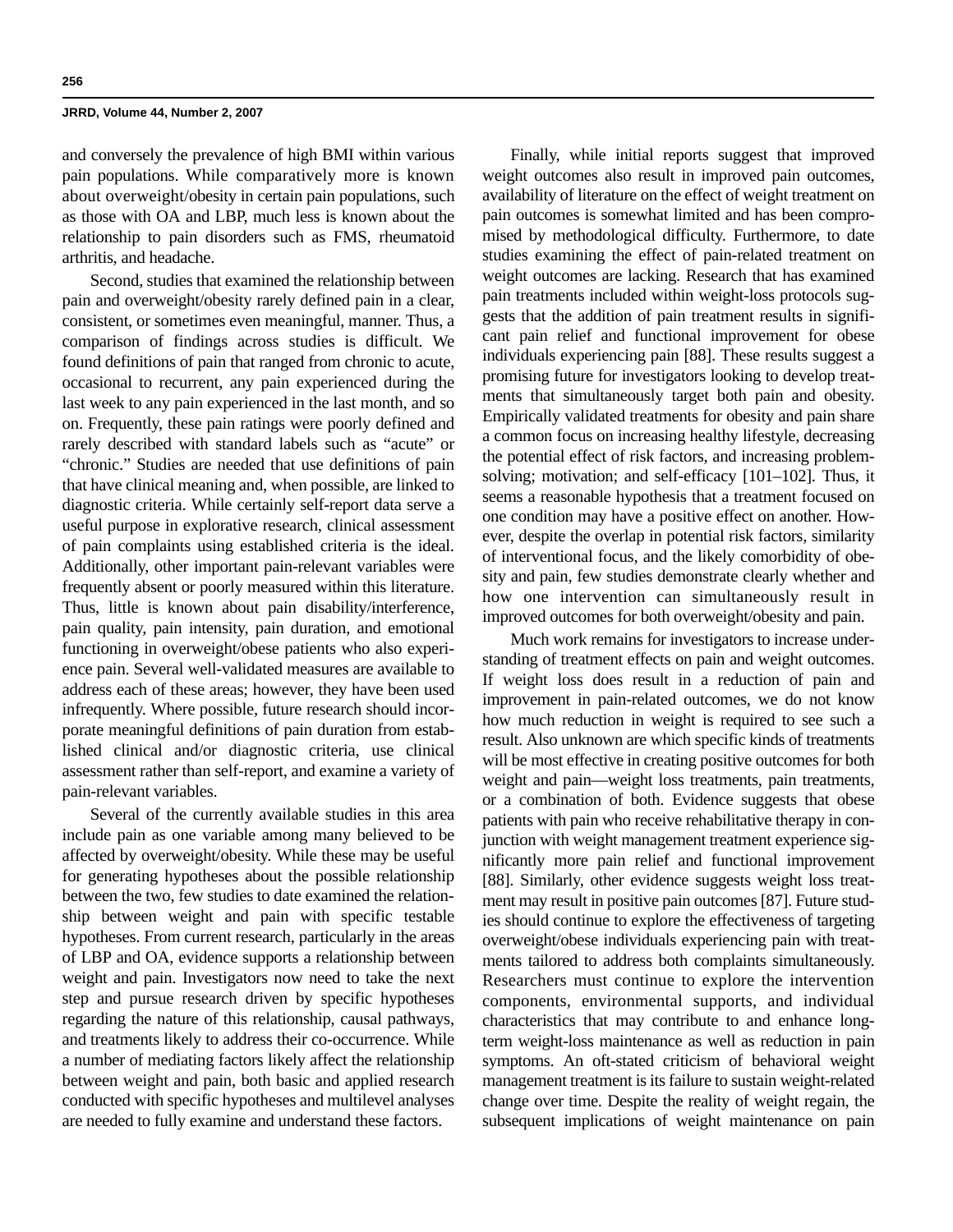**257**

outcomes are under-studied. Future research should investigate the long-term consequences of possible weight regain on pain-related variables. More recent research has incorporated use of RCTs [98–99] and lengthier follow-up periods to evaluate maintenance of change. Researchers should also continue to pursue RCTs as one means by which to examine the relationship among weight, pain, and treatment outcomes. Where appropriate, pain-focused investigations should consider collecting height and weight as part of treatment protocols, and similarly weight-focused investigations should consider collecting pain-relevant data. Finally, the effectiveness of overweight/obesity treatments may vary by pain type, etiology, and/or site. More systematic evaluation of weight-related treatment components by pain type and site will help clarify the relationship among treatment type, pain conditions, and pain-related outcomes.

## **CONCLUSIONS**

In conclusion, while available evidence suggests a likely relationship between overweight/obesity and pain, we have much to learn about the nature of this co-occurrence. Researchers need to use state-of-the-art measurement and rigorous scientific methodology to focus on expanding knowledge of the relationship between pain and obesity, while examining the subsequent effects on health-related outcomes, developing explanatory models that address the co-occurrence of overweight/obesity and pain, and evaluating and testing treatments that most effectively target this comorbidity and meet the needs of the ever-growing population of individuals struggling with both weight and pain.

### **ACKNOWLEDGMENTS**

This material was unfunded at the time of manuscript preparation.

The authors have declared that no competing interests exist.

### **REFERENCES**

 1. Finkelstein EA, Fiebelkorn IC, Wang G. State-level estimates of annual medical expenditures attributable to obesity. Obes Res. 2004;12(1):18–24. [\[PMID: 14742838\]](http://www.ncbi.nlm.nih.gov/entrez/query.fcgi?db=pubmed&cmd=Retrieve&dopt=AbstractPlus&list_uids=14742838)

- 2. World Health Organization. Obesity: Preventing and managing the global epidemic. Geneva (Switzerland): World Health Organization; 1997.
- 3. Kerns RD, Otis J, Rosenberg R, Reid MC. Veterans' reports of pain and associations with ratings of health, health-risk behaviors, affective distress, and use of the healthcare system. J Rehabil Res Dev. 2003;40(5):371–79. [\[PMID: 15080222\]](http://www.ncbi.nlm.nih.gov/entrez/query.fcgi?db=pubmed&cmd=Retrieve&dopt=AbstractPlus&list_uids=15080222)
- 4. Calle EE, Thun MJ, Petrelli JM, Rodriguez C, Heath CW Jr. Body-mass index and mortality in a prospective cohort of U.S. adults. N Engl J Med. 1999;341(15):1097–1105. [\[PMID: 10511607\]](http://www.ncbi.nlm.nih.gov/entrez/query.fcgi?db=pubmed&cmd=Retrieve&dopt=AbstractPlus&list_uids=10511607)
- 5. Ogden CL, Carroll MD, Curtin LR, McDowell MA, Tabak CJ, Flegal KM. Prevalence of overweight and obesity in the United States, 1999–2004. JAMA. 2006;295(13):1549–55. [\[PMID: 16595758\]](http://www.ncbi.nlm.nih.gov/entrez/query.fcgi?db=pubmed&cmd=Retrieve&dopt=AbstractPlus&list_uids=16595758)
- 6. Das SR, Kinsinger LS, Yancy WS Jr, Wang A, Ciesco E, Burdick M, Yevich SJ. Obesity prevalence among veterans at Veterans Affairs medical facilities. Am J Prev Med. 2005; 28(3):291–94. [\[PMID: 15766618\]](http://www.ncbi.nlm.nih.gov/entrez/query.fcgi?db=pubmed&cmd=Retrieve&dopt=AbstractPlus&list_uids=15766618)
- 7. Bigal ME, Liberman JN, Lipton RB. Obesity and migraine: A population study. Neurology. 2006;66(4):545–50. [\[PMID: 16354886\]](http://www.ncbi.nlm.nih.gov/entrez/query.fcgi?db=pubmed&cmd=Retrieve&dopt=AbstractPlus&list_uids=16354886)
- 8. Yunus MB, Arslan S, Aldag JC. Relationship between body mass index and fibromyalgia features. Scand J Rheumatol. 2002;31(1):27–31. [\[PMID: 11922197\]](http://www.ncbi.nlm.nih.gov/entrez/query.fcgi?db=pubmed&cmd=Retrieve&dopt=AbstractPlus&list_uids=11922197)
- 9. Escalante A, Haas RW, Del Rincon I. Paradoxical effect of body mass index on survival in rheumatoid arthritis: Role of comorbidity and systemic inflammation. Arch Intern Med. 2005;165(14):1624–29. [\[PMID: 16043681\]](http://www.ncbi.nlm.nih.gov/entrez/query.fcgi?db=pubmed&cmd=Retrieve&dopt=AbstractPlus&list_uids=16043681)
- 10. Gureje O, Von Korff M, Simon GE, Gater R. Persistent pain and well-being: A World Health Organization study in pri-mary care. JAMA. 1998;280(2):147-51. [\[PMID: 9669787\]](http://www.ncbi.nlm.nih.gov/entrez/query.fcgi?db=pubmed&cmd=Retrieve&dopt=AbstractPlus&list_uids=9669787) Erratum in: JAMA. 1998;280(13):1142.
- 11. Stewart WF, Ricci JA, Chee E, Morganstein D, Lipton R. Lost productive time and cost due to common pain conditions in the U.S. workforce. JAMA. 2003;290(18):2443–54. [\[PMID: 14612481\]](http://www.ncbi.nlm.nih.gov/entrez/query.fcgi?db=pubmed&cmd=Retrieve&dopt=AbstractPlus&list_uids=14612481)
- 12. Manek NJ, MacGregor AJ. Epidemiology of back disorders: Prevalence, risk factors, and prognosis. Curr Opin Rheumatol. 2005;17(2):134–40. [\[PMID: 15711224\]](http://www.ncbi.nlm.nih.gov/entrez/query.fcgi?db=pubmed&cmd=Retrieve&dopt=AbstractPlus&list_uids=15711224)
- 13. Andersson GB. Epidemiological features of chronic lowback pain. Lancet. 1999;354(9178):581–85. [\[PMID: 10470716\]](http://www.ncbi.nlm.nih.gov/entrez/query.fcgi?db=pubmed&cmd=Retrieve&dopt=AbstractPlus&list_uids=10470716)
- 14. Stranjalis G, Tsamandouraki K, Sakas DE, Alamanos Y. Low back pain in a representative sample of Greek population: Analysis according to personal and socioeconomic characteristics. Spine. 2004;29(12):1355–60. [\[PMID: 15187638\]](http://www.ncbi.nlm.nih.gov/entrez/query.fcgi?db=pubmed&cmd=Retrieve&dopt=AbstractPlus&list_uids=15187638)
- 15. Kaila-Kangas L, Leino-Arjas P, Riihimaki H, Luukkonen R, Kirjonen J. Smoking and overweight as predictors of hospitalization for back disorders. Spine. 2003;28(16): 1860–68. [\[PMID: 12923477\]](http://www.ncbi.nlm.nih.gov/entrez/query.fcgi?db=pubmed&cmd=Retrieve&dopt=AbstractPlus&list_uids=12923477)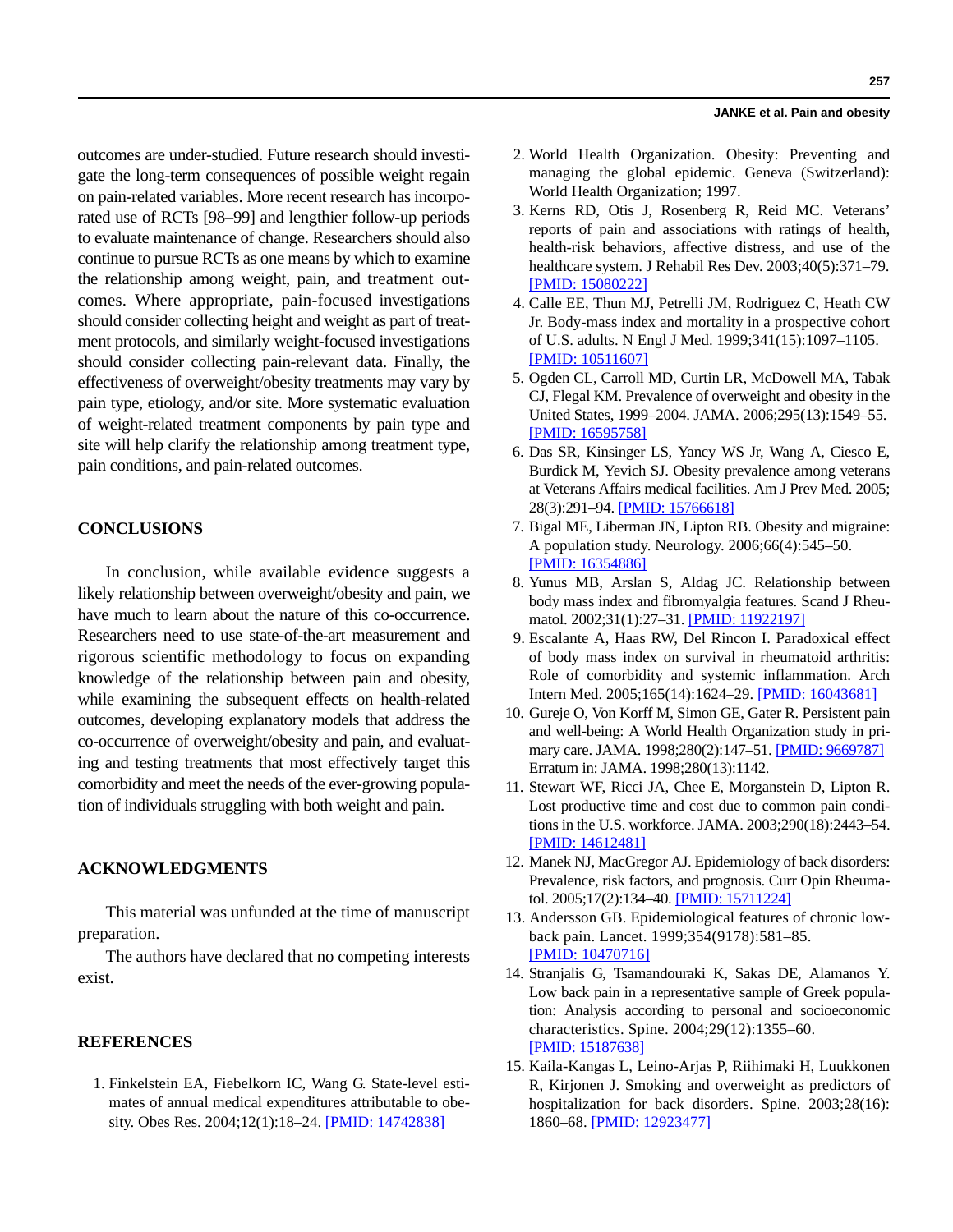- 16. Wright D, Barrow S, Fisher AD, Horsley SD, Jayson MI. Influence of physical, psychological and behavioral factors on consultations for back pain. Br J Rheumatol. 1995; 34(2):156–61. [\[PMID: 7704462\]](http://www.ncbi.nlm.nih.gov/entrez/query.fcgi?db=pubmed&cmd=Retrieve&dopt=AbstractPlus&list_uids=7704462)
- 17. Han TS, Schouten JS, Lean ME, Seidell JC. The prevalence of low back pain and associations with body fatness, fat distribution and height. Int J Obes Relat Metab Disord. 1997;21(7):600–607. [\[PMID: 9226492\]](http://www.ncbi.nlm.nih.gov/entrez/query.fcgi?db=pubmed&cmd=Retrieve&dopt=AbstractPlus&list_uids=9226492)
- 18. Heliovaara M, Makela M, Knekt P, Impivaara O, Aromaa A. Determinants of sciatica and low-back pain. Spine. 1991; 16(6):608–14. [\[PMID: 1830689\]](http://www.ncbi.nlm.nih.gov/entrez/query.fcgi?db=pubmed&cmd=Retrieve&dopt=AbstractPlus&list_uids=1830689)
- 19. Andersen RE, Crespo CJ, Bartlett SJ, Bathon JM, Fontaine KR. Relationship between body weight gain and significant knee, hip, and back pain in older Americans. Obes Res. 2003;11(10):1159–62. [\[PMID: 14569039\]](http://www.ncbi.nlm.nih.gov/entrez/query.fcgi?db=pubmed&cmd=Retrieve&dopt=AbstractPlus&list_uids=14569039)
- 20. Michel A, Kohlmann T, Raspe H. The association between clinical findings on physical examination and self-reported severity in back pain. Results of a population-based study. Spine. 1997;22(3):296–304. [\[PMID: 9051892\]](http://www.ncbi.nlm.nih.gov/entrez/query.fcgi?db=pubmed&cmd=Retrieve&dopt=AbstractPlus&list_uids=9051892)
- 21. Deyo RA, Bass JE. Lifestyle and low-back pain. The influence of smoking and obesity. Spine. 1989;14(5):501–6. [\[PMID: 2524888\]](http://www.ncbi.nlm.nih.gov/entrez/query.fcgi?db=pubmed&cmd=Retrieve&dopt=AbstractPlus&list_uids=2524888)
- 22. Webb R, Brammah T, Lunt M, Urwin M, Allison T, Symmons D. Prevalence and predictors of intense, chronic, and disabling neck and back pain in the UK general popula-tion. Spine. 2003;28(11):1195-1202. [\[PMID: 12782992\]](http://www.ncbi.nlm.nih.gov/entrez/query.fcgi?db=pubmed&cmd=Retrieve&dopt=AbstractPlus&list_uids=12782992)
- 23. Fanuele JC, Abdu WA, Hanscom B, Weinstein JN. Association between obesity and functional status in patients with spine disease. Spine. 2002;27(3):306–12. [\[PMID: 11805697\]](http://www.ncbi.nlm.nih.gov/entrez/query.fcgi?db=pubmed&cmd=Retrieve&dopt=AbstractPlus&list_uids=11805697)
- 24. Leboeuf-Yde C, Kyvik KO, Bruun NH. Low back pain and lifestyle. Part II—Obesity. Information from a population-based sample of 29,424 twin subjects. Spine. 1999; 24(8):779–84. [\[PMID: 10222529\]](http://www.ncbi.nlm.nih.gov/entrez/query.fcgi?db=pubmed&cmd=Retrieve&dopt=AbstractPlus&list_uids=10222529)
- 25. Aro S, Leino P. Overweight and musculoskeletal morbidity: A ten-year follow-up. Int J Obes. 1985;9(4):267–75. [\[PMID: 4066114\]](http://www.ncbi.nlm.nih.gov/entrez/query.fcgi?db=pubmed&cmd=Retrieve&dopt=AbstractPlus&list_uids=4066114)
- 26. Lake JK, Power C, Cole TJ. Back pain and obesity in the 1958 British birth cohort: Cause or effect? J Clin Epide-miol. 2000;53(3):245-50. [\[PMID: 10760633\]](http://www.ncbi.nlm.nih.gov/entrez/query.fcgi?db=pubmed&cmd=Retrieve&dopt=AbstractPlus&list_uids=10760633)
- 27. Garzillo MJ, Garzillo TA. Does obesity cause low back pain? J Manipulative Physiol Ther. 1994;17(9):601–4. [\[PMID: 7884330\]](http://www.ncbi.nlm.nih.gov/entrez/query.fcgi?db=pubmed&cmd=Retrieve&dopt=AbstractPlus&list_uids=7884330)
- 28. Leboeuf-Yde C. Body weight and low back pain. A systematic literature review of 56 journal articles reporting on 65 epidemiologic studies. Spine. 2000;25(2):226–37. [\[PMID: 10685488\]](http://www.ncbi.nlm.nih.gov/entrez/query.fcgi?db=pubmed&cmd=Retrieve&dopt=AbstractPlus&list_uids=10685488)
- 29. Mirtz TA, Greene L. Is obesity a risk factor for low back pain? An example of using the evidence to answer a clinical question. Chiropr Osteopat. 2005;13(1):2. [\[PMID: 15967048\]](http://www.ncbi.nlm.nih.gov/entrez/query.fcgi?db=pubmed&cmd=Retrieve&dopt=AbstractPlus&list_uids=15967048)
- 30. Van den Bosch MA, Hollingworth W, Kinmonth AL, Dixon AK. Evidence against the use of lumbar spine radiography for low back pain. Clin Radiol. 2004;59(1):69–76. [\[PMID: 14697378\]](http://www.ncbi.nlm.nih.gov/entrez/query.fcgi?db=pubmed&cmd=Retrieve&dopt=AbstractPlus&list_uids=14697378)
- 31. Heliovaara M. Body height, obesity, and risk of herniated lumbar intervertebral disc. Spine. 1987;12(5):469–72. [\[PMID: 3629398\]](http://www.ncbi.nlm.nih.gov/entrez/query.fcgi?db=pubmed&cmd=Retrieve&dopt=AbstractPlus&list_uids=3629398)
- 32. Popkess-Vawter S, Patzel B. Compounded problem: Chronic low back pain and overweight in adult females. Orthop Nurs. 1992;11(6):31–35,43. [\[PMID: 1491878\]](http://www.ncbi.nlm.nih.gov/entrez/query.fcgi?db=pubmed&cmd=Retrieve&dopt=AbstractPlus&list_uids=1491878)
- 33. Bostman OM. Body mass index and height in patients requiring surgery for lumbar intervertebral disc herniation. Spine. 1993;18(7):851–54. [\[PMID: 8316883\]](http://www.ncbi.nlm.nih.gov/entrez/query.fcgi?db=pubmed&cmd=Retrieve&dopt=AbstractPlus&list_uids=8316883)
- 34. Toda Y, Segal N, Toda T, Morimoto T, Ogawa R. Lean body mass and body fat distribution in participants with chronic low back pain. Arch Intern Med. 2000;160(21): 3265–69. [\[PMID: 11088088\]](http://www.ncbi.nlm.nih.gov/entrez/query.fcgi?db=pubmed&cmd=Retrieve&dopt=AbstractPlus&list_uids=11088088)
- 35. Yip YB, Ho SC, Chan SG. Tall stature, overweight and the prevalence of low back pain in Chinese middle-aged women. Int J Obes Relat Metab Disord. 2001;25(6):887–92. [\[PMID: 11439304\]](http://www.ncbi.nlm.nih.gov/entrez/query.fcgi?db=pubmed&cmd=Retrieve&dopt=AbstractPlus&list_uids=11439304)
- 36. Croft PR, Rigby AS. Socioeconomic influences on back problems in the community in Britain. J Epidemiol Community Health. 1994;48(2):166–70. [\[PMID: 8189172\]](http://www.ncbi.nlm.nih.gov/entrez/query.fcgi?db=pubmed&cmd=Retrieve&dopt=AbstractPlus&list_uids=8189172)
- 37. Verbunt JA, Seelen HA, Vlaeyen JW, Van de Heijden GJ, Heuts PH, Pons K, Knottnerus JA. Disuse and deconditioning in chronic low back pain: Concepts and hypotheses on contributing mechanisms. Eur J Pain. 2003;7(1):9–21. [\[PMID: 12527313\]](http://www.ncbi.nlm.nih.gov/entrez/query.fcgi?db=pubmed&cmd=Retrieve&dopt=AbstractPlus&list_uids=12527313)
- 38. Yamakawa K, Tsai CK, Haig AJ, Miner JA, Harris MJ. Relationship between ambulation and obesity in older persons with and without low back pain. Int J Obes Relat Metab Disord. 2004;28(1):137–43. [\[PMID: 14557828\]](http://www.ncbi.nlm.nih.gov/entrez/query.fcgi?db=pubmed&cmd=Retrieve&dopt=AbstractPlus&list_uids=14557828)
- 39. Lawrence RC, Helmick CG, Arnett FC, Deyo RA, Felson DT, Giannini EH, Heyse SP, Hirsch R, Hochberg MC, Hunder GG, Liang MH, Pillemer SR, Steen VD, Wolfe F. Estimates of the prevalence of arthritis and selected musculoskeletal disorders in the United States. Arthritis Rheum. 1998;41(5):778–99. [\[PMID: 9588729\]](http://www.ncbi.nlm.nih.gov/entrez/query.fcgi?db=pubmed&cmd=Retrieve&dopt=AbstractPlus&list_uids=9588729)
- 40. Guccione AA, Felson DT, Anderson JJ, Anthony JM, Zhang Y, Wilson PW, Kelly-Hayes M, Wolf PA, Kreger BE, Kannel WB. The effects of specific medical conditions on the functional limitations of elders in the Framingham Study. Am J Public Health. 1994;84(3):351–58. [\[PMID: 8129049\]](http://www.ncbi.nlm.nih.gov/entrez/query.fcgi?db=pubmed&cmd=Retrieve&dopt=AbstractPlus&list_uids=8129049)
- 41. Peat G, McCarney R, Croft P. Knee pain and osteoarthritis in older adults: A review of community burden and current use of primary health care. Ann Rheum Dis. 2001; 60(2):91–97. [\[PMID: 11156538\]](http://www.ncbi.nlm.nih.gov/entrez/query.fcgi?db=pubmed&cmd=Retrieve&dopt=AbstractPlus&list_uids=11156538)
- 42. American College of Rheumatology Subcommittee on Osteoarthritis. Recommendations for the medical management of osteoarthritis of the hip and knee: 2000 update. American College of Rheumatology Subcommittee on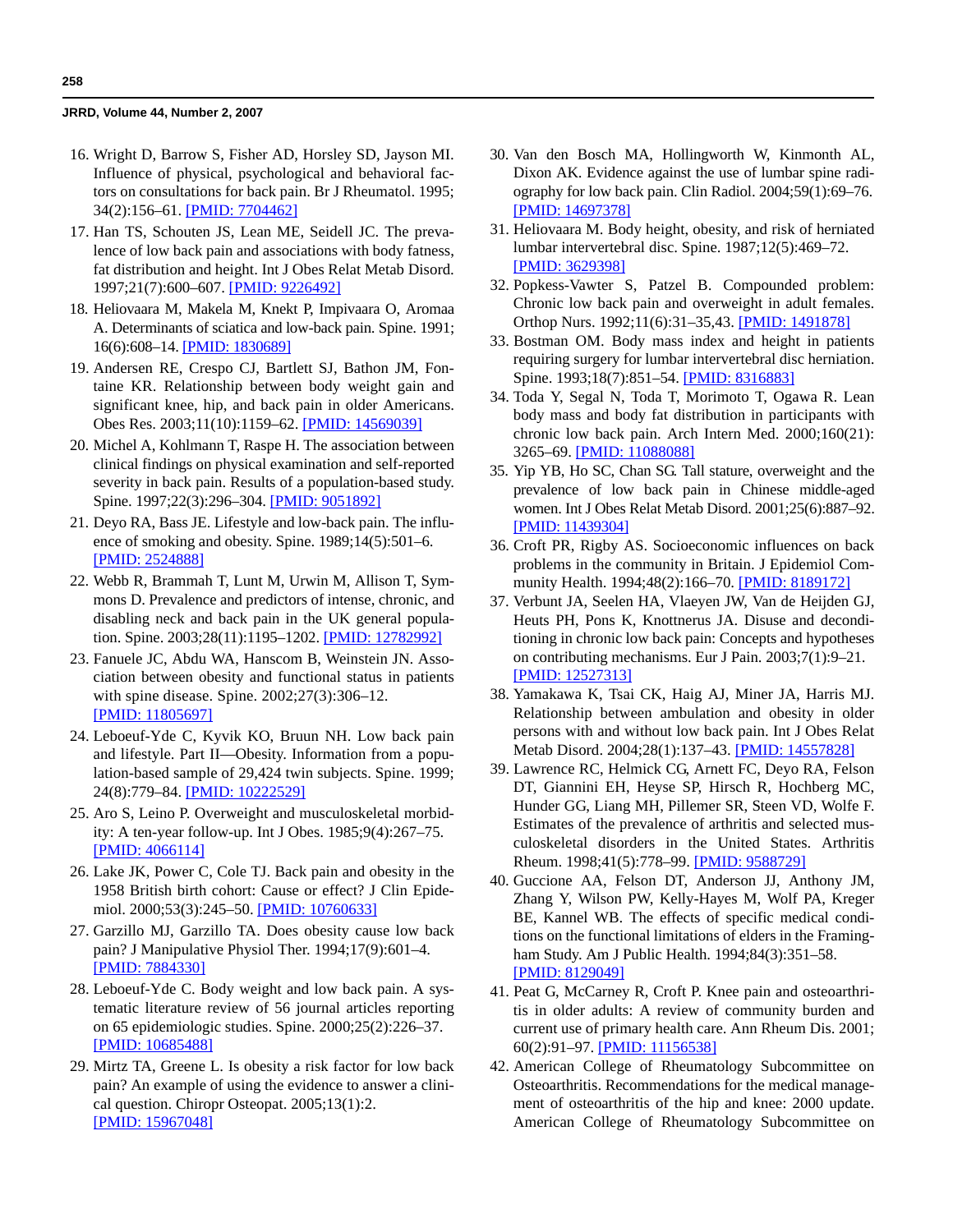#### **JANKE et al. Pain and obesity**

Osteoarthritis Guidelines. Arthritis Rheum. 2000;43(9): 1905–15. [\[PMID: 11014340\]](http://www.ncbi.nlm.nih.gov/entrez/query.fcgi?db=pubmed&cmd=Retrieve&dopt=AbstractPlus&list_uids=11014340)

- 43. Hartz AJ, Fischer ME, Bril G, Kelber S, Rupley D Jr, Oken B, Rimm AA. The association of obesity with joint pain and osteoarthritis in the HANES data. J Chronic Dis. 1986;39(4):311–19. [\[PMID: 3958117\]](http://www.ncbi.nlm.nih.gov/entrez/query.fcgi?db=pubmed&cmd=Retrieve&dopt=AbstractPlus&list_uids=3958117)
- 44. Hart DJ, Spector TD. The relationship of obesity, fat distribution and osteoarthritis in women in the general population: The Chingford Study. J Rheumatol. 1993;20(2): 331–35. [\[PMID: 8474072\]](http://www.ncbi.nlm.nih.gov/entrez/query.fcgi?db=pubmed&cmd=Retrieve&dopt=AbstractPlus&list_uids=8474072)
- 45. Manninen P, Riihimaki H, Heliovaara M, Makela P. Overweight, gender and knee osteoarthritis. Int J Obes Relat Metab Disord. 1996;20(6):595–97. [\[PMID: 8782738\]](http://www.ncbi.nlm.nih.gov/entrez/query.fcgi?db=pubmed&cmd=Retrieve&dopt=AbstractPlus&list_uids=8782738)
- 46. Holmberg S, Thelin A, Thelin N. Knee osteoarthritis and body mass index: A population-based case-control study. Scand J Rheumatol. 2005;34(1):59–64. [\[PMID: 15903028\]](http://www.ncbi.nlm.nih.gov/entrez/query.fcgi?db=pubmed&cmd=Retrieve&dopt=AbstractPlus&list_uids=15903028)
- 47. Anderson JJ, Felson DT. Factors associated with osteoarthritis of the knee in the first national Health and Nutrition Examination Survey (HANES I). Evidence for an association with overweight, race, and physical demands of work. Am J Epidemiol. 1988;128(1):179–89. [\[PMID: 3381825\]](http://www.ncbi.nlm.nih.gov/entrez/query.fcgi?db=pubmed&cmd=Retrieve&dopt=AbstractPlus&list_uids=3381825)
- 48. Felson DT, Anderson JJ, Naimark A, Walker AM, Meenan RF. Obesity and knee osteoarthritis. The Framingham Study. Ann Intern Med. 1988;109(1):18–24. [\[PMID: 3377350\]](http://www.ncbi.nlm.nih.gov/entrez/query.fcgi?db=pubmed&cmd=Retrieve&dopt=AbstractPlus&list_uids=3377350)
- 49. Gelber AC, Hochberg MC, Mead LA, Wang NY, Wigley FM, Klag MJ. Body mass index in young men and the risk of subsequent knee and hip osteoarthritis. Am J Med. 1999;107(6):542–48. [\[PMID: 10625021\]](http://www.ncbi.nlm.nih.gov/entrez/query.fcgi?db=pubmed&cmd=Retrieve&dopt=AbstractPlus&list_uids=10625021)
- 50. Flugsrud GB, Nordsletten L, Espehaug B, Havelin LI, Engeland A, Meyer HE. The impact of body mass index on later total hip arthroplasty for primary osteoarthritis: A cohort study in 1.2 million persons. Arthritis Rheum. 2006;54(3):802–7. [\[PMID: 16508955\]](http://www.ncbi.nlm.nih.gov/entrez/query.fcgi?db=pubmed&cmd=Retrieve&dopt=AbstractPlus&list_uids=16508955)
- 51. Kellgren JH, Lawrence JS. Osteo-arthrosis and disk degeneration in an urban population. Ann Rheum Dis. 1958;17(4):388–97. [\[PMID: 13606727\]](http://www.ncbi.nlm.nih.gov/entrez/query.fcgi?db=pubmed&cmd=Retrieve&dopt=AbstractPlus&list_uids=13606727)
- 52. Acheson RM, Collart AB. New Haven survey of joint diseases. XVII. Relationship between some systemic characteristics and osteoarthrosis in a general population. Ann Rheum Dis. 1975;34(5):379–87. [\[PMID: 1221922\]](http://www.ncbi.nlm.nih.gov/entrez/query.fcgi?db=pubmed&cmd=Retrieve&dopt=AbstractPlus&list_uids=1221922)
- 53. Davis MA, Neuhaus JM, Ettinger WH, Mueller WH. Body fat distribution and osteoarthritis. Am J Epidemiol. 1990;132(4):701–7. [\[PMID: 2403110\]](http://www.ncbi.nlm.nih.gov/entrez/query.fcgi?db=pubmed&cmd=Retrieve&dopt=AbstractPlus&list_uids=2403110)
- 54. Fabris de Souza SA, Faintuch J, Valezi AC, Sant'Anna AF, Gama-Rodrigues JJ, De Batista Fonseca IC, De Melo RD. Postural changes in morbidly obese patients. Obes Surg. 2005;15(7):1013–16. [\[PMID: 16105399\]](http://www.ncbi.nlm.nih.gov/entrez/query.fcgi?db=pubmed&cmd=Retrieve&dopt=AbstractPlus&list_uids=16105399)
- 55. Rodacki AL, Fowler NE, Provensi CL, Rodacki Cde L, Dezan VH. Body mass as a factor in stature change. Clin Biomech (Bristol, Avon). 2005;20(8):799–805. [\[PMID: 16005554\]](http://www.ncbi.nlm.nih.gov/entrez/query.fcgi?db=pubmed&cmd=Retrieve&dopt=AbstractPlus&list_uids=16005554)
- 56. Felson DT, Goggins J, Niu J, Zhang Y, Hunter DJ. The effect of body weight on progression of knee osteoarthritis is dependent on alignment. Arthritis Rheum. 2004; 50(12):3904–9. [\[PMID: 15593215\]](http://www.ncbi.nlm.nih.gov/entrez/query.fcgi?db=pubmed&cmd=Retrieve&dopt=AbstractPlus&list_uids=15593215)
- 57. Sharma L, Lou C, Cahue S, Dunlop DD. The mechanism of the effect of obesity in knee osteoarthritis: The mediating role of malalignment. Arthritis Rheum. 2000;43(3): 568–75. [\[PMID: 10728750\]](http://www.ncbi.nlm.nih.gov/entrez/query.fcgi?db=pubmed&cmd=Retrieve&dopt=AbstractPlus&list_uids=10728750)
- 58. Ding C, Cicuttini F, Blizzard L, Jones G. Genetic mechanisms of knee osteoarthritis: A population-based longitudinal study. Arthritis Res Ther. 2005;8(1):R8. [\[PMID: 16356187\]](http://www.ncbi.nlm.nih.gov/entrez/query.fcgi?db=pubmed&cmd=Retrieve&dopt=AbstractPlus&list_uids=16356187)
- 59. Lean ME. Pathophysiology of obesity. Proc Nutr Soc. 2000; 59(3):331–36. [\[PMID: 10997648\]](http://www.ncbi.nlm.nih.gov/entrez/query.fcgi?db=pubmed&cmd=Retrieve&dopt=AbstractPlus&list_uids=10997648)
- 60. Miscio G, Guastamacchia G, Brunani A, Priano L, Baudo S, Mauro A. Obesity and peripheral neuropathy risk: A dangerous liaison. J Peripher Nerv Syst. 2005;10(4):354–58. [\[PMID: 16279984\]](http://www.ncbi.nlm.nih.gov/entrez/query.fcgi?db=pubmed&cmd=Retrieve&dopt=AbstractPlus&list_uids=16279984)
- 61. Stallings SP, Kasdan ML, Soergel TM, Corwin HM. A case-control study of obesity as a risk factor for carpal tunnel syndrome in a population of 600 patients presenting for independent medical examination. J Hand Surg [Am]. 1997;22(2):211–15. [\[PMID: 9195416\]](http://www.ncbi.nlm.nih.gov/entrez/query.fcgi?db=pubmed&cmd=Retrieve&dopt=AbstractPlus&list_uids=9195416)
- 62. De Block CE, De Leeuw IH, Van Gall LF. Impact of overweight on chronic microvascular complications in type 1 diabetic patients. Diabetes Care. 2005;28(7):1649–55. [\[PMID: 15983315\]](http://www.ncbi.nlm.nih.gov/entrez/query.fcgi?db=pubmed&cmd=Retrieve&dopt=AbstractPlus&list_uids=15983315)
- 63. Tesfaye S, Chaturvedi N, Eaton SE, Ward JD, Manes C, Ionescu-Tirgoviste C, Witte DR, Fuller JH, EURODIAB Prospective Complications Study Group. Vascular risk factors and diabetic neuropathy. N Engl J Med. 2005; 352(4):341–50. [\[PMID: 15673800\]](http://www.ncbi.nlm.nih.gov/entrez/query.fcgi?db=pubmed&cmd=Retrieve&dopt=AbstractPlus&list_uids=15673800)
- 64. McKendall MJ, Haier RJ. Pain sensitivity and obesity. Psychiatry Res. 1983;8(2):119–25. [\[PMID: 6574530\]](http://www.ncbi.nlm.nih.gov/entrez/query.fcgi?db=pubmed&cmd=Retrieve&dopt=AbstractPlus&list_uids=6574530)
- 65. Pradalier A, Willer JC, Boureau F, Dry J. Relationship between pain and obesity: An electrophysiological study. Physiol Behav. 1981;27(6):961–64. [\[PMID: 7335814\]](http://www.ncbi.nlm.nih.gov/entrez/query.fcgi?db=pubmed&cmd=Retrieve&dopt=AbstractPlus&list_uids=7335814)
- 66. Khimich S. Level of sensitivity of pain in patients with obesity. Acta Chir Hung. 1997;36(1–4):166–67. [\[PMID: 9408331\]](http://www.ncbi.nlm.nih.gov/entrez/query.fcgi?db=pubmed&cmd=Retrieve&dopt=AbstractPlus&list_uids=9408331)
- 67. Ramzan I, Wong BK, Corcoran GB. Pain sensitivity in dietary-induced obese rats. Physiol Behav. 1993;54(3): 433–35. [\[PMID: 8415933\]](http://www.ncbi.nlm.nih.gov/entrez/query.fcgi?db=pubmed&cmd=Retrieve&dopt=AbstractPlus&list_uids=8415933)
- 68. Powell A, Teichtahl AJ, Wluka AE, Cicuttini FM. Obesity: A preventable risk factor for large joint osteoarthritis which may act through biomechanical factors. Br J Sports Med. 2005;39(1):4-5. [\[PMID: 15618330\]](http://www.ncbi.nlm.nih.gov/entrez/query.fcgi?db=pubmed&cmd=Retrieve&dopt=AbstractPlus&list_uids=15618330)
- 69. Colditz GA. Economic costs of obesity. Am J Clin Nutr. 1992;55(2 Suppl):S503–7. [\[PMID: 1733119\]](http://www.ncbi.nlm.nih.gov/entrez/query.fcgi?db=pubmed&cmd=Retrieve&dopt=AbstractPlus&list_uids=1733119)
- 70. Fontaine KR, Cheskin LJ, Barofsky I. Health-related quality of life in obese persons seeking treatment. J Fam Pract. 1996;43(3):265–70. [\[PMID: 8797754\]](http://www.ncbi.nlm.nih.gov/entrez/query.fcgi?db=pubmed&cmd=Retrieve&dopt=AbstractPlus&list_uids=8797754)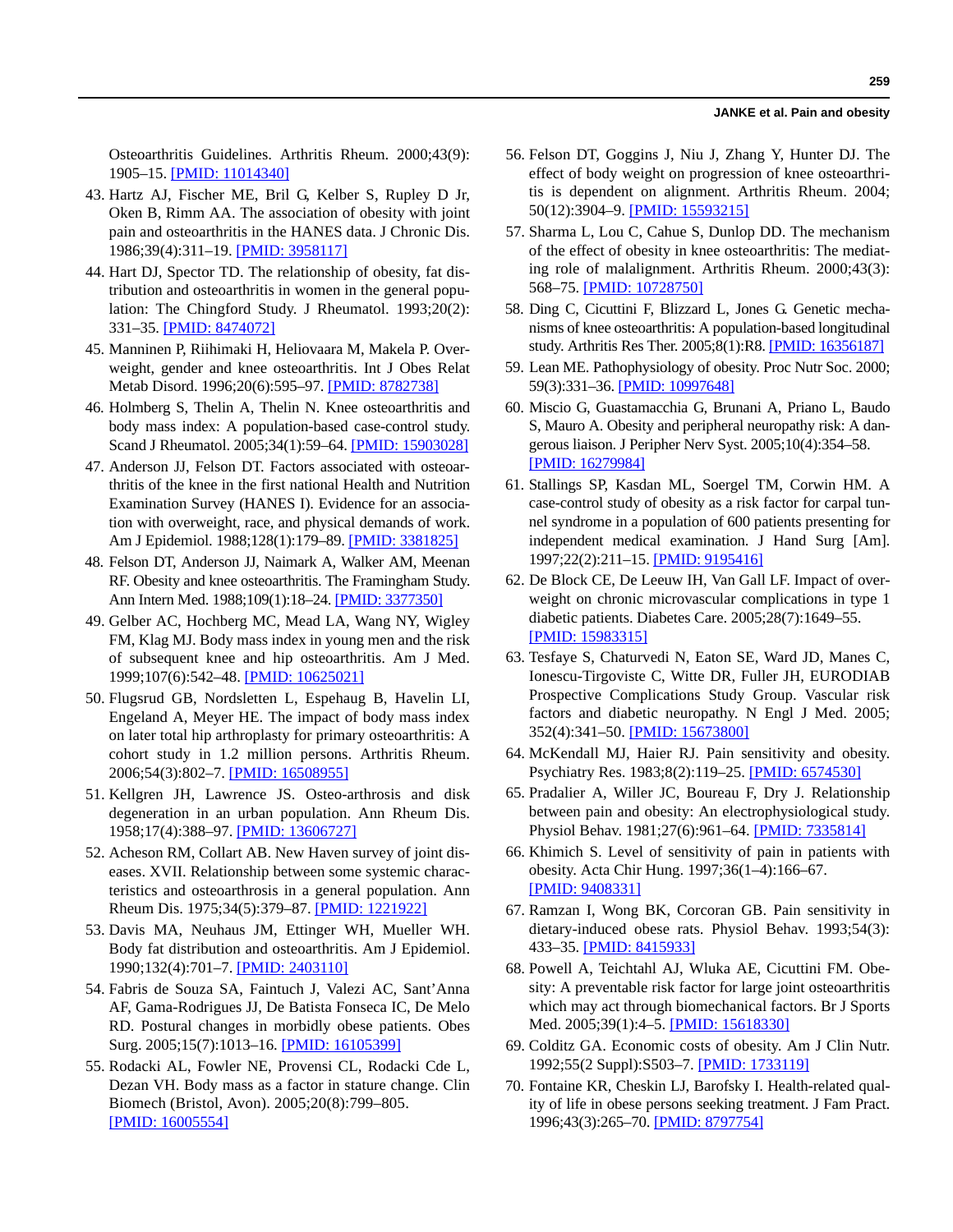- 71. Yancy WS, Olsen MK, Westman EC, Bosworth HB, Edelman D. Relationship between obesity and health-related quality of life in men. Obes Res. 2002;10(10):1057–64. [\[PMID: 12376587\]](http://www.ncbi.nlm.nih.gov/entrez/query.fcgi?db=pubmed&cmd=Retrieve&dopt=AbstractPlus&list_uids=12376587)
- 72. Yan LL, Daviglus ML, Liu K, Pirzada A, Garside DB, Schiffer L, Dyer AR, Greenland P. BMI and healthrelated quality of life in adults 65 years and older. Obes Res. 2004;12(1):69–76. [\[PMID: 14742844\]](http://www.ncbi.nlm.nih.gov/entrez/query.fcgi?db=pubmed&cmd=Retrieve&dopt=AbstractPlus&list_uids=14742844)
- 73. Brown WJ, Mishra G, Kenardy J, Dobson A. Relationships between body mass index and well-being in young Australian women. Int J Obes Relat Metab Disord. 2000; 24(10):1360–68. [\[PMID: 11093300\]](http://www.ncbi.nlm.nih.gov/entrez/query.fcgi?db=pubmed&cmd=Retrieve&dopt=AbstractPlus&list_uids=11093300)
- 74. Fabricatore AN, Wadden TA, Sarwer DB, Faith MS. Health-related quality of life and symptoms of depression in extremely obese persons seeking bariatric surgery. Obes Surg. 2005;15(3):304–9. [\[PMID: 15826461\]](http://www.ncbi.nlm.nih.gov/entrez/query.fcgi?db=pubmed&cmd=Retrieve&dopt=AbstractPlus&list_uids=15826461)
- 75. Dixon JB, Dixon ME, O'Brien PE. Quality of life after lapband placement: Influence of time, weight loss, and comorbidities. Obes Res. 2001;9(11):713–21. [\[PMID: 11707538\]](http://www.ncbi.nlm.nih.gov/entrez/query.fcgi?db=pubmed&cmd=Retrieve&dopt=AbstractPlus&list_uids=11707538)
- 76. Kaukua J, Pekkarinen T, Sane T, Mustajoki P. Healthrelated quality of life in obese outpatients losing weight with very-low-energy diet and behaviour modification— A 2-y follow-up study. Int J Obes Relat Metab Disord. 2003;27(10):1233–41. [\[PMID: 14513072\]](http://www.ncbi.nlm.nih.gov/entrez/query.fcgi?db=pubmed&cmd=Retrieve&dopt=AbstractPlus&list_uids=14513072)
- 77. Rippe JM, Price JM, Hess SA, Kline G, DeMers KA, Damitz S, Kreidieh I, Freedson P. Improved psychological well-being, quality of life, and health practices in moderately overweight women participating in a 12-week structured weight loss program. Obes Res. 1998;6(3):208–18. [\[PMID: 9618125\]](http://www.ncbi.nlm.nih.gov/entrez/query.fcgi?db=pubmed&cmd=Retrieve&dopt=AbstractPlus&list_uids=9618125)
- 78. Fontaine KR, Barofsky I, Andersen RE, Bartlett SJ, Wiersema L, Cheskin LJ, Franckowiak SC. Impact of weight loss on health-related quality of life. Qual Life Res. 1999;8(3):275–77. [\[PMID: 10472159\]](http://www.ncbi.nlm.nih.gov/entrez/query.fcgi?db=pubmed&cmd=Retrieve&dopt=AbstractPlus&list_uids=10472159)
- 79. Kaukua J, Pekkarinen T, Sane T, Mustajoki P. Healthrelated quality of life in WHO class II–III obese men losing weight with very-low-energy diet and behaviour modification: A randomized clinical trial. Int J Obes Relat Metab Disord. 2002;26(4):487–95. [\[PMID: 12075575\]](http://www.ncbi.nlm.nih.gov/entrez/query.fcgi?db=pubmed&cmd=Retrieve&dopt=AbstractPlus&list_uids=12075575)
- 80. Jacobson BH, De Bock DH. Comparison of body mass index by self-reported versus measured height and weight. Percept Mot Skills. 2001;92(1):128–32. [\[PMID: 11322576\]](http://www.ncbi.nlm.nih.gov/entrez/query.fcgi?db=pubmed&cmd=Retrieve&dopt=AbstractPlus&list_uids=11322576)
- 81. Santillan AA, Camargo CA. Body mass index and asthma among Mexican adults: The effect of using self-reported vs measured weight and height. Int J Obes Relat Metab Disord. 2003;27(11):1430–33. [\[PMID: 14574357\]](http://www.ncbi.nlm.nih.gov/entrez/query.fcgi?db=pubmed&cmd=Retrieve&dopt=AbstractPlus&list_uids=14574357)
- 82. Sorbi MJ, Peters ML, Kruise DA, Maas CJ, Kerssens JJ, Verhaak PF, Bensing JM. Electronic momentary assessment in chronic pain I: Psychological pain responses as predictors of pain intensity. Clin J Pain. 2006;22(1):55–66. [\[PMID: 16340594\]](http://www.ncbi.nlm.nih.gov/entrez/query.fcgi?db=pubmed&cmd=Retrieve&dopt=AbstractPlus&list_uids=16340594)
- 83. Barofsky I, Fontaine KR, Cheskin LJ. Pain in the obese: Impact on health-related quality of life. Ann Behav Med. 1997;19(4):408–10. [\[PMID: 9706368\]](http://www.ncbi.nlm.nih.gov/entrez/query.fcgi?db=pubmed&cmd=Retrieve&dopt=AbstractPlus&list_uids=9706368)
- 84. Marcus DA. Obesity and the impact of chronic pain. Clin J Pain. 2004;20(3):186–91. [\[PMID: 15100595\]](http://www.ncbi.nlm.nih.gov/entrez/query.fcgi?db=pubmed&cmd=Retrieve&dopt=AbstractPlus&list_uids=15100595)
- 85. Heo M, Allison DB, Faith MS, Zhu S, Fontaine KR. Obesity and quality of life: Mediating effects of pain and comorbidities. Obes Res. 2003;11(2):209–16. [\[PMID: 12582216\]](http://www.ncbi.nlm.nih.gov/entrez/query.fcgi?db=pubmed&cmd=Retrieve&dopt=AbstractPlus&list_uids=12582216)
- 86. Sendi P, Brunotte R, Potoczna N, Branson R, Horber FF. Health-related quality of life in patients with class II and class III obesity. Obes Surg. 2005;15(7):1070–76. [\[PMID: 16105410\]](http://www.ncbi.nlm.nih.gov/entrez/query.fcgi?db=pubmed&cmd=Retrieve&dopt=AbstractPlus&list_uids=16105410)
- 87. Felson DT, Zhang Y, Anthony JM, Naimark A, Anderson JJ. Weight loss reduces the risk for symptomatic knee osteoarthritis in women. The Framingham Study. Ann Intern Med. 1992;116(7):535–39. [\[PMID: 1543306\]](http://www.ncbi.nlm.nih.gov/entrez/query.fcgi?db=pubmed&cmd=Retrieve&dopt=AbstractPlus&list_uids=1543306)
- 88. Huang MH, Chen CH, Chen TW, Weng MC, Wang WT, Wang YL. The effects of weight reduction on the rehabilitation of patients with knee osteoarthritis and obesity. Arthritis Care Res. 2000;13(6):398–405. [\[PMID: 14635316\]](http://www.ncbi.nlm.nih.gov/entrez/query.fcgi?db=pubmed&cmd=Retrieve&dopt=AbstractPlus&list_uids=14635316)
- 89. Torpy JM, Burke A, Glass RM. JAMA patient page. Bariatric surgery. JAMA. 2005;294(15):1986. [\[PMID: 16234505\]](http://www.ncbi.nlm.nih.gov/entrez/query.fcgi?db=pubmed&cmd=Retrieve&dopt=AbstractPlus&list_uids=16234505)
- 90. Weight-control Information Network [homepage on the Internet]. Bethesda (MD): National Institute of Diabetes and Digestive and Kidney Diseases; [updated 2007 Jan 17; cited 2006 May 5]. Gastrointestinal surgery for severe obesity; [about 1 screen]. Available from: http://win.niddk.nih.gov/ publications/gastric.htm.
- 91. Peltonen M, Lindroos AK, Torgerson JS. Musculoskeletal pain in the obese: A comparison with a general population and long-term changes after conventional and surgical obesity treatment. Pain. 2003;104(3):549–57. [\[PMID: 12927627\]](http://www.ncbi.nlm.nih.gov/entrez/query.fcgi?db=pubmed&cmd=Retrieve&dopt=AbstractPlus&list_uids=12927627)
- 92. Melissas J, Volakakis E, Hadjipavlou A. Low-back pain in morbidly obese patients and the effect of weight loss following surgery. Obes Surg. 2003;13(3):389–93. [\[PMID: 12841899\]](http://www.ncbi.nlm.nih.gov/entrez/query.fcgi?db=pubmed&cmd=Retrieve&dopt=AbstractPlus&list_uids=12841899)
- 93. Melissas J, Kontakis G, Volakakis E, Tsepetis T, Alegakis A, Hadjipavlou A. The effect of surgical weight reduction on functional status in morbidly obese patients with low back pain. Obes Surg. 2005;15(3):378-81. [\[PMID: 15826473\]](http://www.ncbi.nlm.nih.gov/entrez/query.fcgi?db=pubmed&cmd=Retrieve&dopt=AbstractPlus&list_uids=15826473)
- 94. McGoey BV, Deitel M, Saplys RJ, Kliman ME. Effect of weight loss on musculoskeletal pain in the morbidly obese. J Bone Joint Surg Br. 1990;72(2):322–23. [\[PMID: 2138158\]](http://www.ncbi.nlm.nih.gov/entrez/query.fcgi?db=pubmed&cmd=Retrieve&dopt=AbstractPlus&list_uids=2138158)
- 95. Shapiro JR, Anderson DA, Danoff-Burg S. A pilot study of the effects of behavioral weight loss treatment on fibromyalgia symptoms. J Psychosom Res. 2005;59(5):275–82. [\[PMID: 16253617\]](http://www.ncbi.nlm.nih.gov/entrez/query.fcgi?db=pubmed&cmd=Retrieve&dopt=AbstractPlus&list_uids=16253617)
- 96. Brownell KD. The LEARN program for weight control. 7th ed. Dallas (TX): American Health Publishing Company; 1998.
- 97. Christensen R, Astrup A, Bliddal H. Weight loss: The treatment of choice for knee osteoarthritis? A randomized trial. Osteoarthritis Cartilage. 2005;13(1):20–27. [\[PMID: 15639633\]](http://www.ncbi.nlm.nih.gov/entrez/query.fcgi?db=pubmed&cmd=Retrieve&dopt=AbstractPlus&list_uids=15639633)